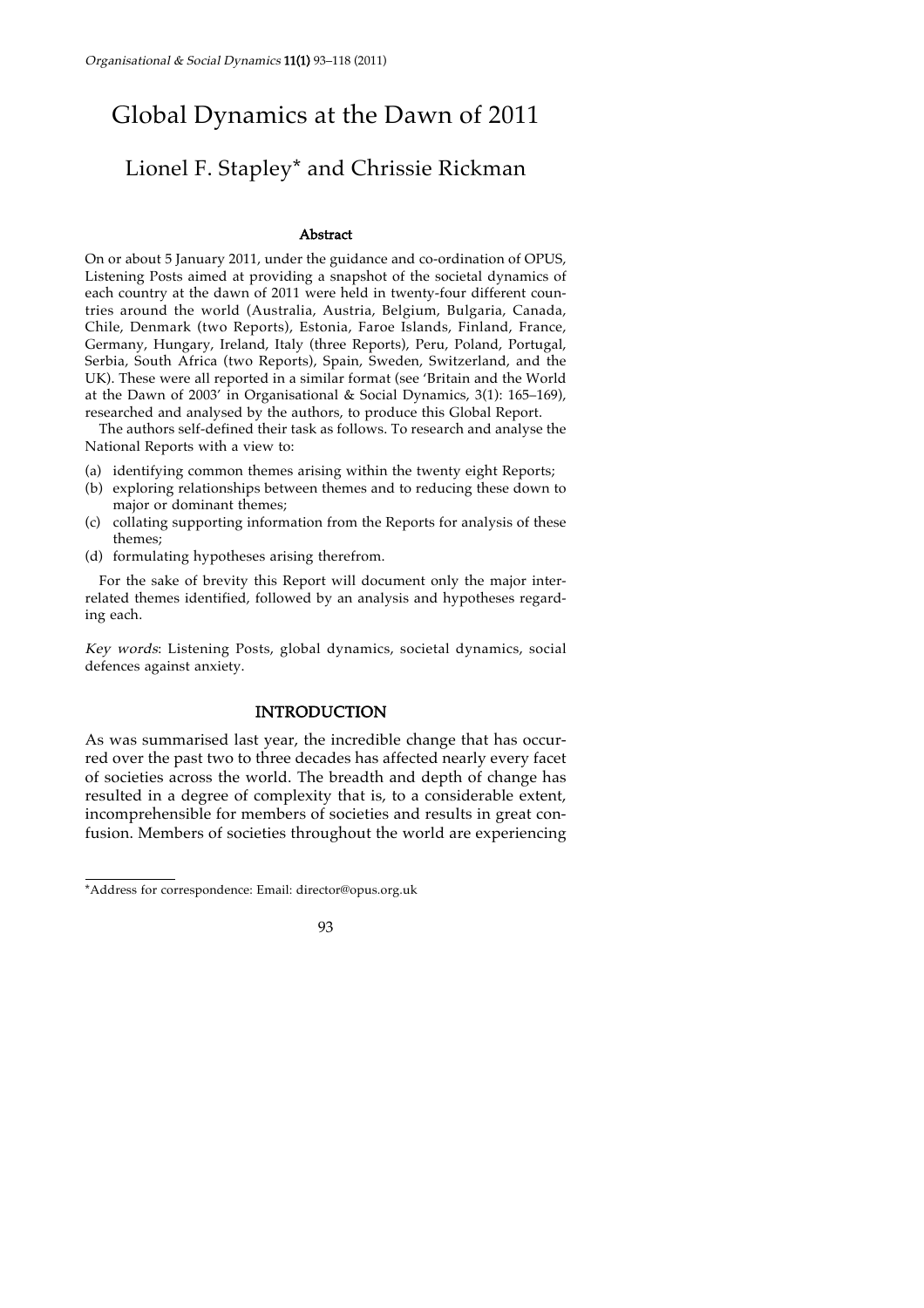this period in history as one of unprecedented and revolutionary social change that is still increasing in intensity. This includes technological change, such as the availability of social networking sites, whereby members of societies can be in touch with a large number of people but not in a meaningful way such as will satisfy their human needs. But it is not just about technology, it also includes the ideas; including political, social, philosophical, and religious ideas. Politically, we are experiencing the rise of China as a major world leader and in the West we have to rethink our democratic way of governance as changes are more frequently occurring at a global level. More and more frequently solutions to major problems are sought at a global level at G7 or G20 meetings that are largely outside the national democratic process. This is particularly so with regard to the resolution of economic problems. At the social level, massive migration and immigration has changed the shape of many communities, while at a religious level there is massive competition between Western and Muslim religions for global dominance. There is continuing evidence that the experience of members of societies throughout the world is that this period is one of formative changes in the structure of the world economy, the shape of societies, and the framework of world governance. It is leading to the development of a new way of life and a new culture.

These changes are having a huge effect upon members of societies throughout the world. How this is experienced by members of societies is perhaps best portrayed at an emotional level, where the National Reports show just how desperate the experience of living in these times really is. The following summary is taken at random from the National reports: vexation, unhappiness, annihilation, powerlessness, hopelessness, no control, lack of influence, loneliness, isolation, disconnectedness, demise of the human race, vulnerability, mistrust, withdrawal, confusion, bewilderment, anxiety, a lack of trust, a lack of knowledge, alienation, and impotence. As can be seen, this is a highly negative and depressing experience that leads to an overall experience of hopelessness. In addition, and adding to this gloomiest of experience, many members of societies have experienced severe natural disasters that serve only to increase the anxiety. For example, floods and fires in Australia, earthquakes in Chile, Peru, and Serbia, heavy snow in Finland, floods in South Africa. The resulting experience of members of societies is one of dependence and a loss of society. This experience is further developed below in the first Analysis and Hypothesis – 'Loss of society'.

Faced with this depressing experience, and having adopted defences against the deep felt anxieties, members of societies experience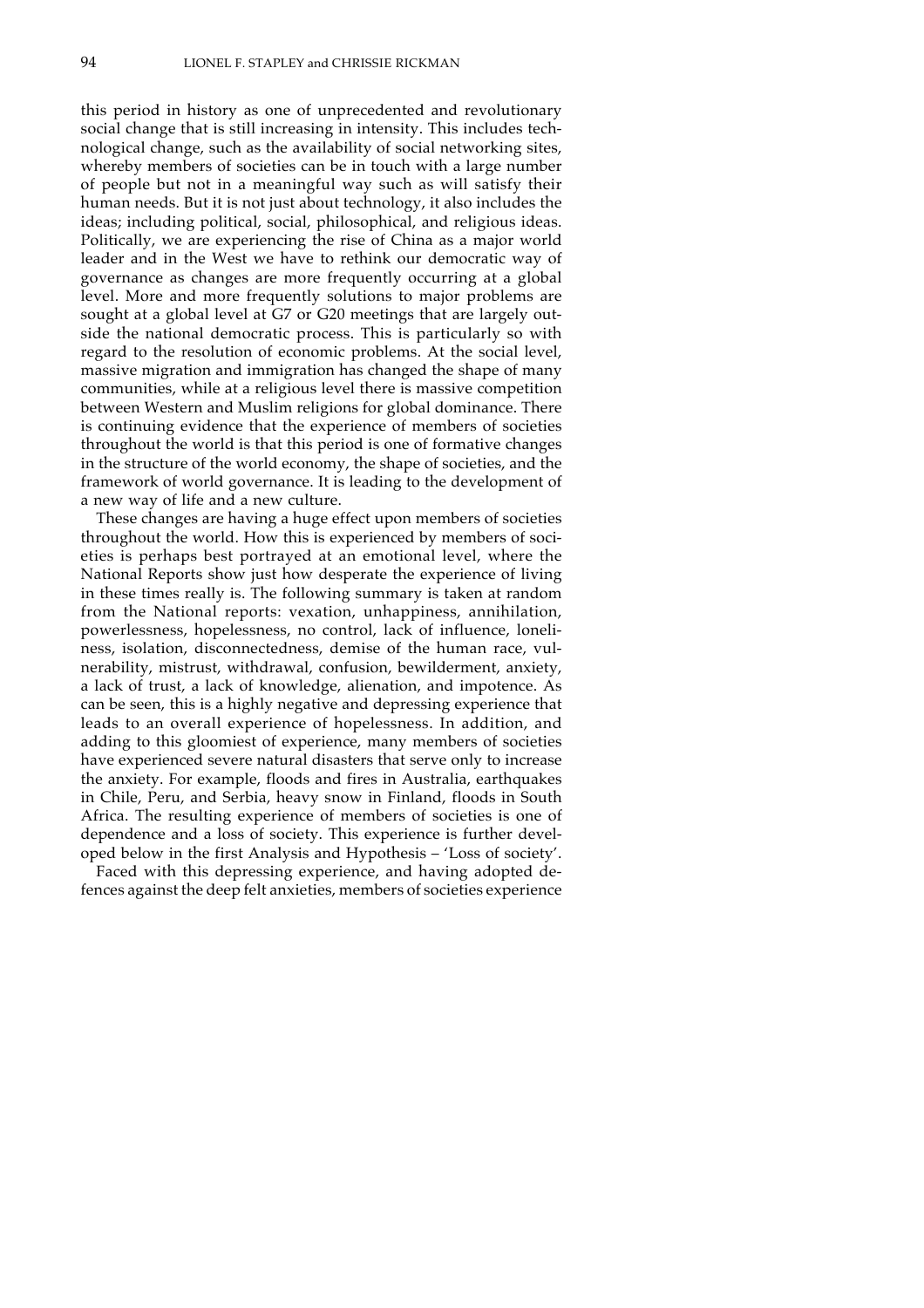only a temporary relief as they continue to blame and scapegoat others who are unable to respond to the societal needs for dependency. A result is that all are still left with a considerable problem of trying to make sense of their environment: an environment that is evidenced by multiple realities, a world where the internal does not match the external, thus preventing sense making. This raises many questions for members of societies, for example: Can we keep up with it? Will there be a time when we are not connected? How did it happen? Where does responsibility lie? What will new boundaries look like? What's right? What's wrong? Where is identity? There are no ready answers forthcoming. Confirming what are very individual realities with others seems to be an exceedingly risky process. A consequence is that members of societies are left with the experience of being almost totally disconnected from their fellow members of society and lacking most, if not all, notions of a social identity. The culture, 'the glue that holds them together', has been destroyed and nothing is left to hold them together. A result is that they retreat into a defence of individualism against the risk of exposing their own understanding to the multiplicity of realities that reside with and in all others. A consequence is withdrawal and a retreat into solitude and an ego-driven experience where only 'me' is important. This experience is further developed below in the second Analysis and Hypothesis – 'Fragmentation and disconnectedness'.

As with dependency, the defence of retreating into the self provides only an opportunity to control the anxiety and summon the resources to move on. The experience of members of society not meeting their basic needs for attachment is anxiety provoking, and they therefore struggle to find ways of coming together and connecting with other human beings. This leads to a renewed attachment to primary groups such as the family and religion, where they know that internal objects will, even in a limited manner, still match external reality. It also leads to a fascination with the past and a longing for a 'golden age' that, although perhaps not so golden, is now idealised. This experience is further developed below in the third Analysis and Hypothesis – 'Defending against isolation'.

These three interlinked and progressive Hypotheses follow.

# ANALYSIS AND HYPOTHESIS 1: LOSS OF SOCIETY

#### Analysis 1

Members of societies throughout the world are experiencing this period in history as one of unprecedented and revolutionary social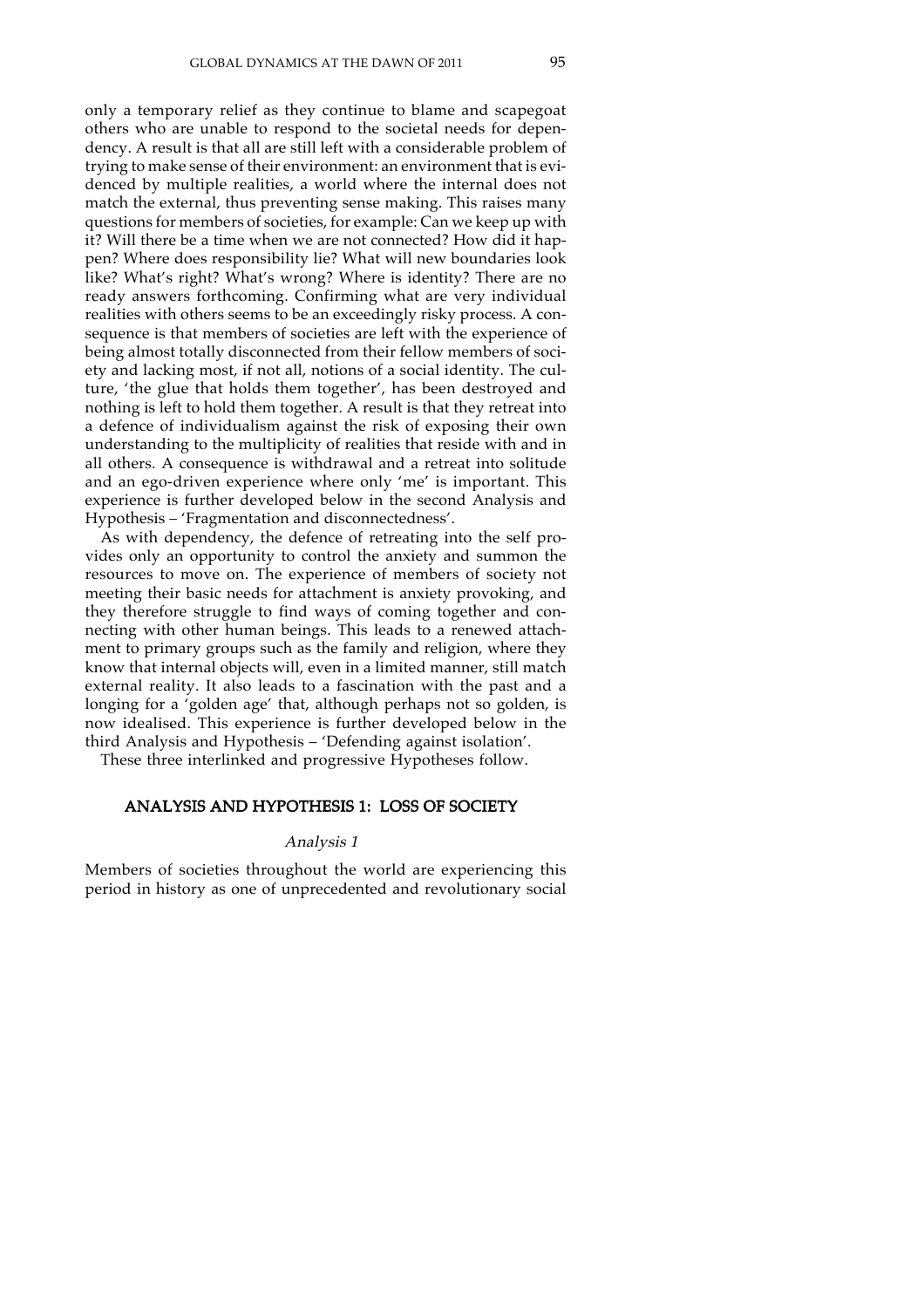change that is still increasing in intensity. It is all-embracing and affecting nearly every facet of societies throughout the world. This leads to a situation where the breadth and depth of change has resulted in such a degree of complexity that it is impossible to make sense of what is occurring and results in utter confusion. It is an experience of being flooded with knowledge but at the same time not knowing what is occurring. Social change resulting from the 'death of a way of life' has resulted in changes to the very way that we live our lives, including a loss of values, morality, ethics, and beliefs at both an internal and external level. This in turn contributes to a loss of individual and social identity. Overall, this is a highly negative and depressing experience, which leads to a desperate experience of hopelessness and bewilderment. This, sequentially, has led to a situation where there is massive dependency. This is sometimes in the nature of seeking a Messiah and at other times a more connected dependency on political and other societal leaders. In some instances there is a renewed desire for religious leadership. There is also a belief by some that technology can be a panacea for providing a new reality. Alongside this massive dependency there is a constant blame and scapegoating of political and societal leaders around the issue of failed dependency, a lack of trust, and a feeling of being manipulated. This is reflected in the following extracts from the National Reports.

Australia: Participants felt themselves largely powerless to effect any change at a societal level. References to the power elite in politics, industry, and the world stage, were notable for their cynicism and pessimism. It suggests a relationship of 'failed dependency' between citizens and societal leaders, which leaves members of society feeling disengaged, intensely frustrated, and angry. They are disappointed with institutions, power elites and political machinery, and the failure of the heroes to live up to their expectations of good leadership. As a consequence, members of society have become angry and cynical about misuse of power for self-interest rather than social good. To relieve feelings of anxiety and insecurity, anger and blame is projected on to others.

Austria: Because of rapid changes in society, members of society are forced to adjust their identities very quickly, which would need time and space to contemplate in themselves. At the same time, though, they are willing to solve societal splitting right now and would love to contribute to the political process effectively and immediately. This double-bind situation leads to an agitated atmosphere, where individuals engage to the process with their very heart,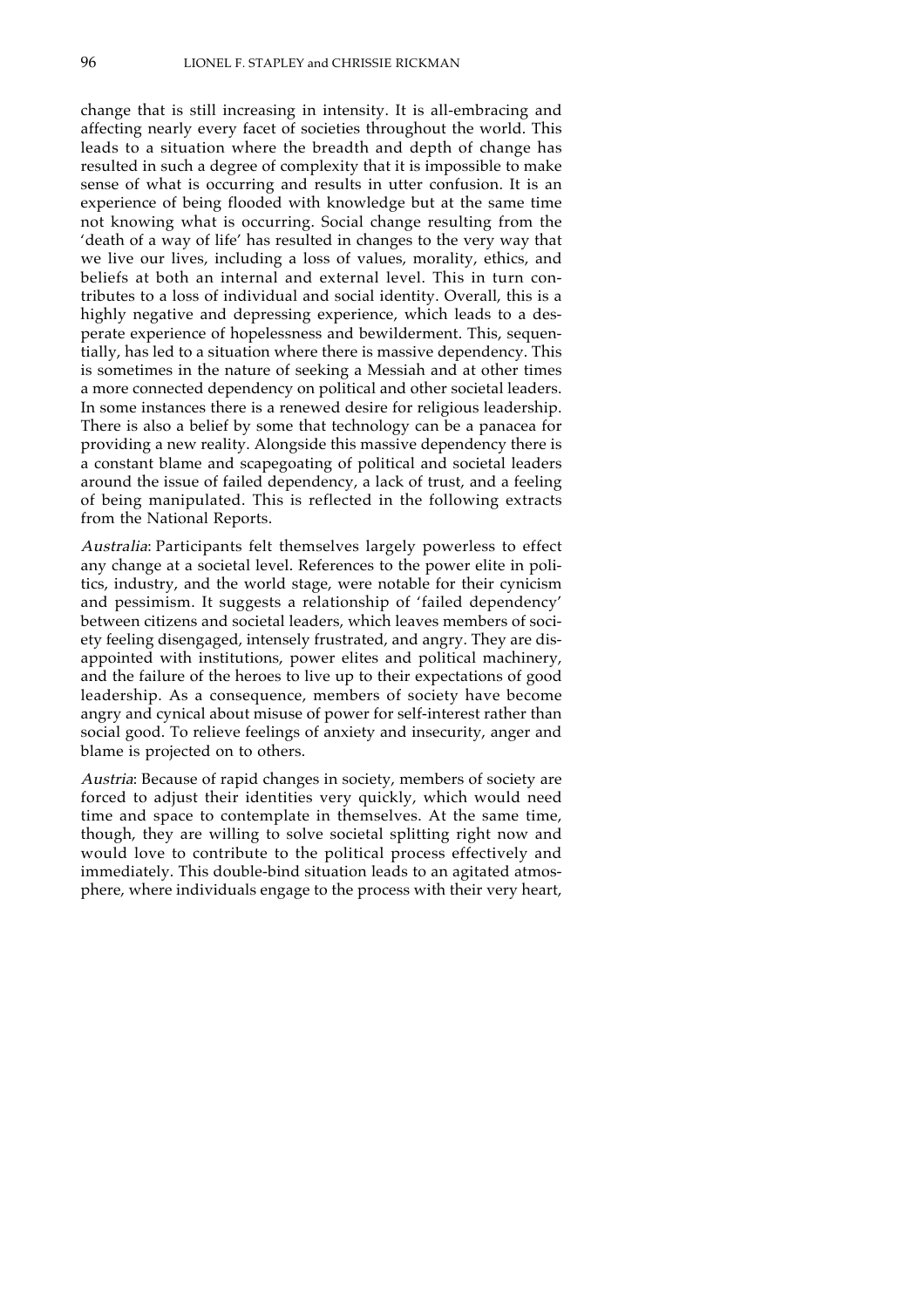but seem not to get in contact with the other side, which leads to a sense of frustration.

Belgium: Are we losing our identity? A group member observed that his children, who are adults now, barely have any values or a world view to guide them. They just work and get through the day; it seems like a ship adrift. Because social differences are exaggerated and blown out of proportion, values are eroded and therefore social connections cannot be made; this leads to isolation and poor social cohesion. Because we have so many options and opportunities, this increases the pressure, which may, on the one hand, lead to stress and exhaustion, but on the other hand, it may also lead to a conscious search for the essence, our identity, and for making conscious choices.

Bulgaria: This is a world without members where there is not membership. This challenges the very existence of society itself and the results of the listening to something which is doubtful in its existence. In this context the helplessness about the autonomy (the opportunity to be autonomous is being taken away, it is under pressure, is being attacked or is a privilege) reflects a possible dependency without a clear object of this dependency.

Canada: This results in increased use of non-renewable environmental resources at a catastrophic rate. Some members of the group feared that as a result the world would not be inhabitable by humans within several lifetimes. The Internet and the rapid introduction of new technologies for virtual gaming and social networking have changed the nature of direct friendship and in person social interaction. Some felt that the computer generation is much more self-involved and narcissistic. They seek personal advantage, are obsessed with themselves and are not concerned about others' feelings or needs.

Chile: The participants communicate a deep lack of trust in the institutions that regulate and sustain life in society, in the face of the ineffectiveness and inefficiency shown by them during these traumatic events. Their complaints about distrusting the institutions allow a space for individuals to host the illusion of institutional improvements that will remove far away the risk of death, especially in such a catastrophic way as it recently happened in Chile.

Denmark: (1) Confusion, bewilderment and group fragmentation abound, and for that reason the fight for attention is also part of individual citizens' interaction. Politicians are not generally seen as trustworthy, and on the part of the politicians themselves, they seem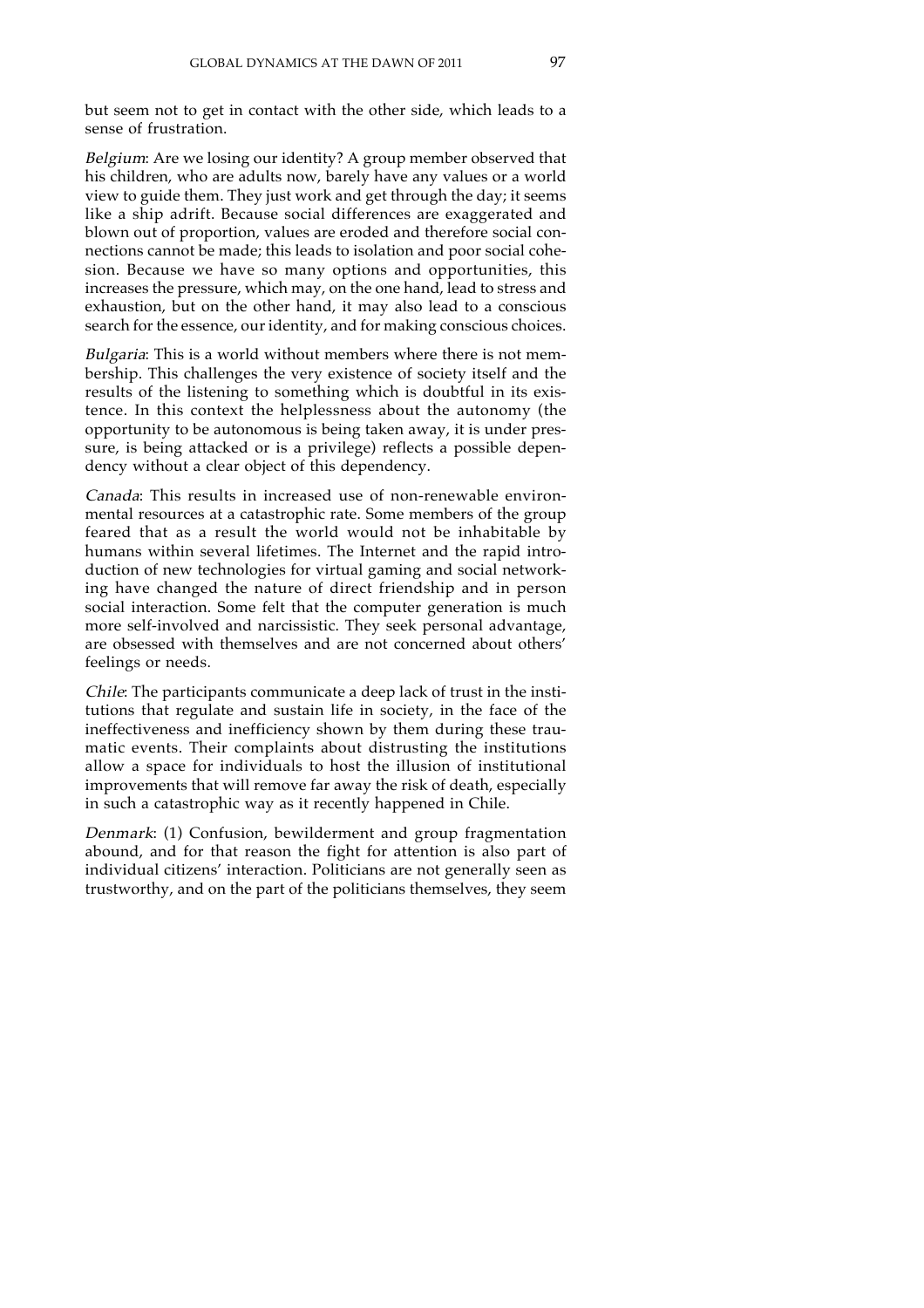lost in opinion polls and dreams of being re-elected, and it no longer seems convincing that they want to fight for anything or anyone. Time is spent on positioning themselves attractively and commercially on Facebook and other social media.

(2) Citizens are frustrated over the absence of ethics and values in the actual political debate. Both medias and politicians simplifies [sic] the political debate so it becomes tactical and has a very short range in the fight for power. Are we naive and stupid to ask for morals when it comes to both politics and politicians?

Estonia: People are helpless and afraid when confronted with natural phenomena and the vast system in place. To question or challenge society's membership and predominant family traditions, to rebel against how things are always done. Isolation feels good, there is a need to be by one's self, to be left in peace, alone or with one's own friends, to possibly protect one's self from the angst caused by external forces.

Faroe Islands: The reason why our brother nation Greenland has survived as a nation is their strong culture and roots. How do we maintain and develop our own rich culture? There seems to be a need to place blame and place responsibility for the recession, economic crisis and lack of overall direction in the society. We are looking for someone to be responsible. But the responsible political leaders, the structures in society and the hidden authority (the ground) is invisible and untouchable. The guilt is a too heavy burden 'in the mind'.

This creates a vacuum in society: everybody seems to create extended blindness for dangerous facts obvious for everybody, living in a denial state of mind. Nobody acts and most is [sic] feeling paralysed waiting for something to happen or someone to step up on the scene.

Finland: The age of the Internet has meant a decrease in personal faceto-face interaction, which has been replaced by networking communication in which words are the only means of conveying anything since bodily language no longer counts. When genuine contact with others becomes difficult, people feel that they are alone. Interaction becomes ostensible, vapid, and superficial. Under our current conditions, people can no longer trust that they can draw trustworthy conclusions about the path the future will take directly on the basis of their earlier experiences. As a basis for choices, knowledge of the past simply does not have the same value that it did earlier, when there was a linear procession to the developments under way.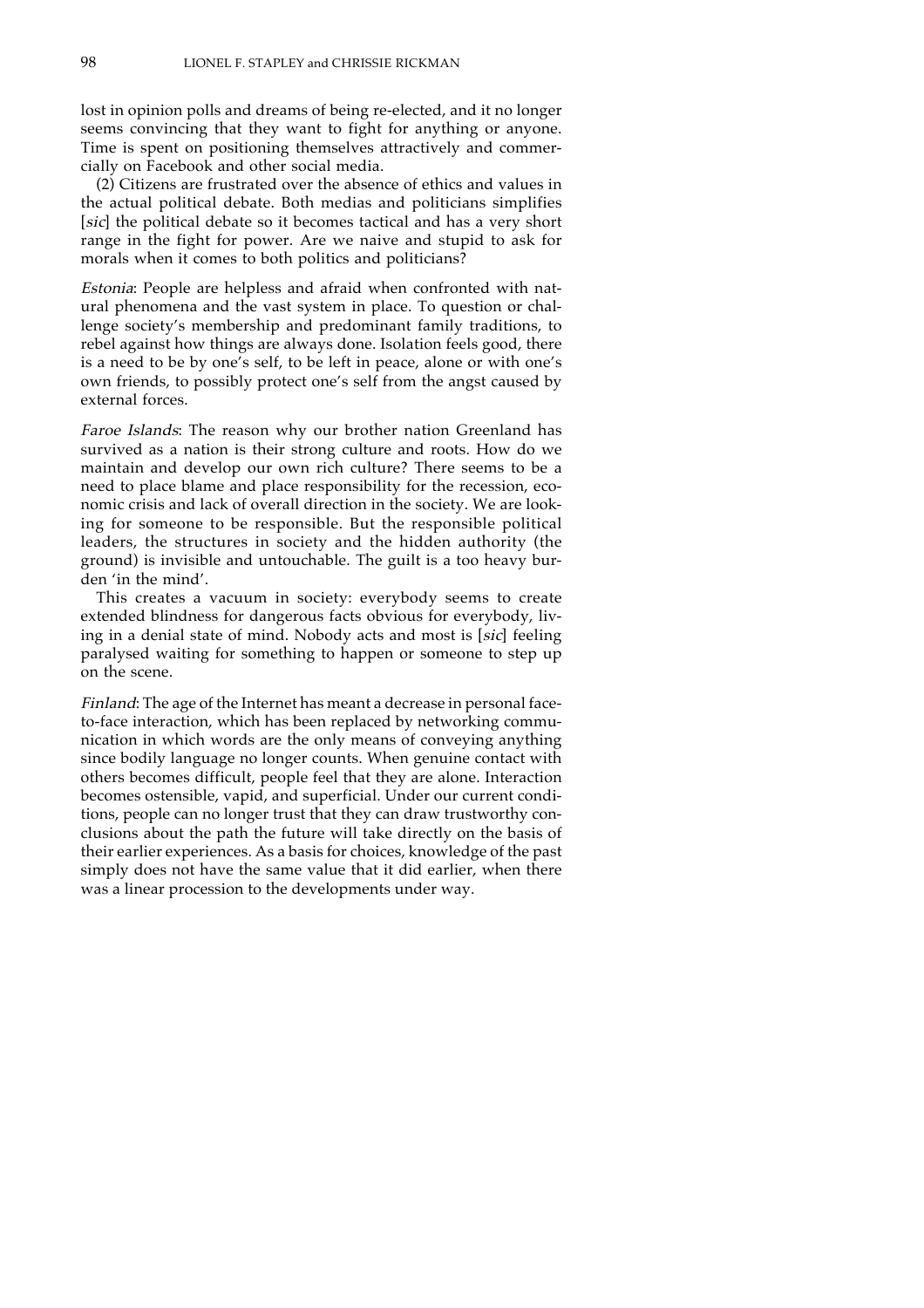France: The loss of meaning. The meaningless of certain events can push some people into a state of deep confusion, a state of anxiety in certain cases. Faced with incomprehension, surrounded with destruction and destructiveness, desperation and despair, some people 'take refuge' in the familiar, in daily life, in order to survive. The absence of words is the result of a perceived powerlessness to act, the repeated impossibility of establishing dialogue, of being heard, in certain cases an inability to think clearly. It is the reflection of a form of depression. Today, the place and the role of everyone is [sic] intensely examined to the extent that the meaning of events is concealed and the powerlessness of action is perceived.

Germany: Tendency to blame others, e.g. specific ethnic groups, external enemies, politicians, even ourselves when resorting to doit-yourself, when something isn't working ('but you paid to have that done'), significance of the private sphere (desire to feel at home), job and neighbourhood. Genuine options materialise on home territory. The private is political'. The private is not *per se* a retreat, but can mean recall to past values.

Hungary: Based on the higher centralisation and harsh practice of power by the government, fears of being totally dependent and being put (left) on the side has [sic] grown in the society. The possibility of losing our sovereignty led to a commonly shared fantasy of being destroyed (by the authority). The fantasy of being destroyed exists because of the former 'clean-ups' happening in our history, and may mean nowadays losing one's place in society. The result of these primitive fears is that members of society regress to paranoid reactions as splitting (along the centrum–periphery, along parties and groups) and scapegoating and experience anger towards the perceived 'others'. A strong desire exists that a 'perfect' entity (IMF or EU versus our majority government or a strong leader), without any personal investments, shall give advice what [sic] the whole society can fully trust and follow.

Ireland: New ways of understanding age and generational positions. Influencing who is 'in' and who's 'out', who is 'us' and who is 'them'. Not clear now where power and authority lies – with the discredited older generation who got us into this? With the younger generation, who are told they are too spoiled and lacking the capacity to survive in this new world? Both generations being given both the blame and the responsibility for finding a solution.

The simultaneous pride and shame in being Irish. The economic crisis and the failure of government and institutions have led to profound fears for our security and well-being. We are being fed an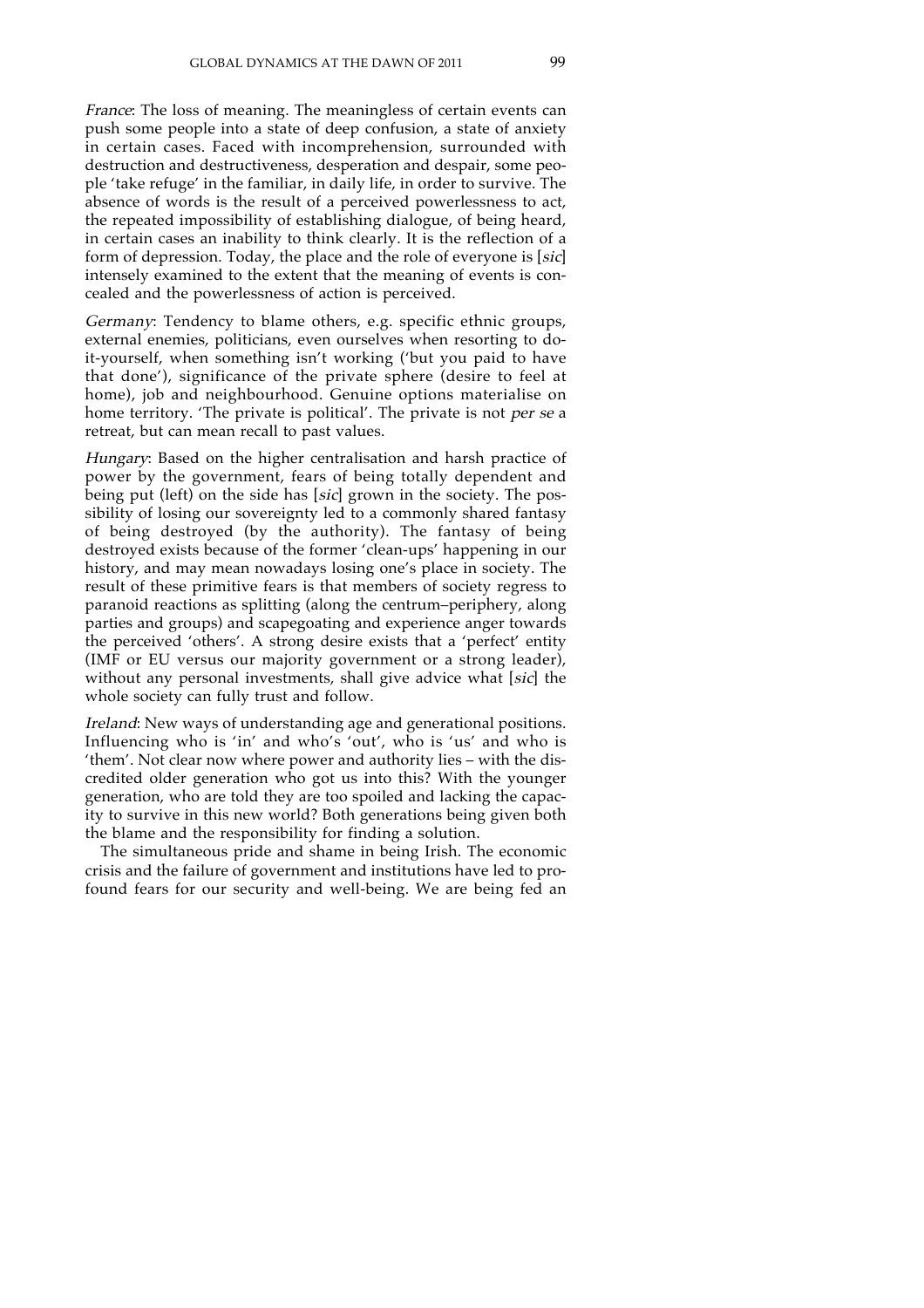analysis that holds us responsible. We reject the blame and readily blame politicians, bankers, bond-holders and those who borrowed and bought over-priced housing. Identity and attributes associated with particular generations and ages have been dismantled and we are not sure how to reconstruct these.

Italy: (South) We are at the beginning of a new era, is it post ideology or post ethics? There is the strong need for religion and if there is religion there is no bad society. The fabric of society is experienced as tore [sic] apart with no ethical roots. No leading institution and figure can fill this void and religion is seen and perceived as the only social institution than [sic] can come to the rescue with its ethical dimension. The values embedded in religion, regardless of faith and creed, are described as the forces that can repair the tore society.

(North) The loss of identity and the loss of perception of the self, in a social sense, can be interpreted as a breaking point with bonds of identity and belonging. This determines a fragmentation of the social identity, together with a sense of impossibility in reciprocal recognition. Disclaiming each other's brings to a constant oppositional tension (talk-show style), where individual identity, frightened by the crisis, is maintained through exiting and chaotic personalisation. A second analysis operated lead [sic] to the emerging topics and concerns, focused on the lack of social and political representation. The lack of thought frightens and comes together with a fear of transformations, seen as another possible breaking point with one's past and roots, and not as a new meaning for this crisis and this trouble, that could face the losses inevitably produced by globalisation.

(Centre) There was a strong notion among the members that institutions today are losing their credibility and cannot be trusted. The group's perception of change also provoked an immense sensation of longing for home, a place for containment, warmth, familiarity, belonging, identity and connections. It seems that in the group's collective fantasy there was a split between the changing world and home. Change was externalised, feared and perceived as threatening to the overall well being of one's self and society, whereas home – with its clear boundaries and familiarity – was an object of longing.

Peru: The loss of trust in authority figures such as people from the government and police force makes us wonder if there's anyone we can truly rely on, and we even question the possibility of relying in [sic] ourselves in order to act. Having this panorama, members of society tend to take up extremely passive roles and find it very hard to speak up and take up our authority to make a difference, and this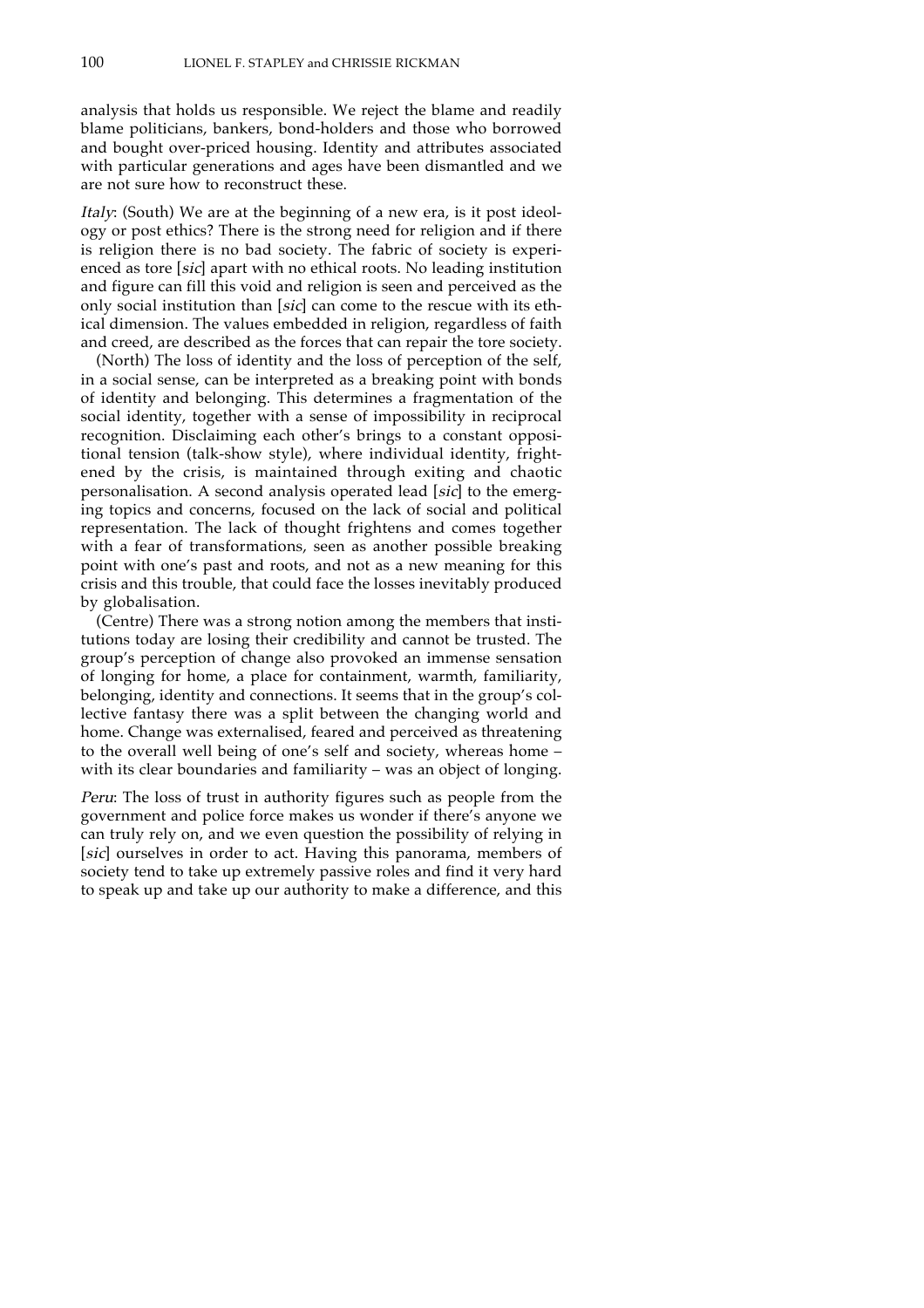passive position instead of bringing us further from individualism makes us accountable for feeding it's [sic] fire. Members of society have the desire to change, and find ourselves 'knocking on desires door' but are unable to open it and walk in because we feel we're not capable of doing it, instead of acting towards the transformation we rather admire and look up to foreign countries as agents of generosity and co-creation instead of recognising this potential in ourselves.

Poland: People waiting for someone else to take care of everything. Hospital 'does not want' a patient; procedural disorder; rules not clear; patient bears emotional costs. Lack of trust to [sic] various institutions that are supposed to support. Blur of responsibility 'from the top' – politics; having distinct opinions does not pay off. People have to 'break through' tons of information to get to the point; lots of extreme attitudes towards one event.

Portugal: There is a problem of identity that appears as a reflection [of] the way we see ourselves as Portuguese and European. There is a feeling that the power balance is rapidly changing and that before we can adjust to Europe as a reference we already have to adjust to other cultures. We constantly have to adjust, which is contributing for [sic] a general feeling of being lost and always distant from the countries that seem to have impact and power over our country. But if we cannot relate and hold ourselves as a country, and we cannot relate to the notion of Europeans, how are we going to relate to China?

Serbia: The phenomenon of whining has several dimensions: ranging from the non-responsible style of life (waiting from [sic] others to solve your problems, from state institutions to other people). After so many changes on all levels the problem of future identity is crucial. Issues arise like: what to take over from the West, what from the East, what from the past, what aspects of basic identity may be lost in the changes, what shall our further changed identity be like. Feelings of impotence to better resolve those problems are circularly projected between persons and systems, avoiding facing them and taking responsibility, thus creating states of being stuck and often with fatal consequences.

South Africa: Because of the constant fear the country is overly dependent on its political leadership to integrate the identity and care for everyone – which does not seem to happen. There is a very strong need for the messiah to come now and to end the struggle. Through their narcissism and self-enrichment, politicians detach themselves from the real discourse and reflection on deeper existential values such as a tolerance for difference and a search for truth and progress.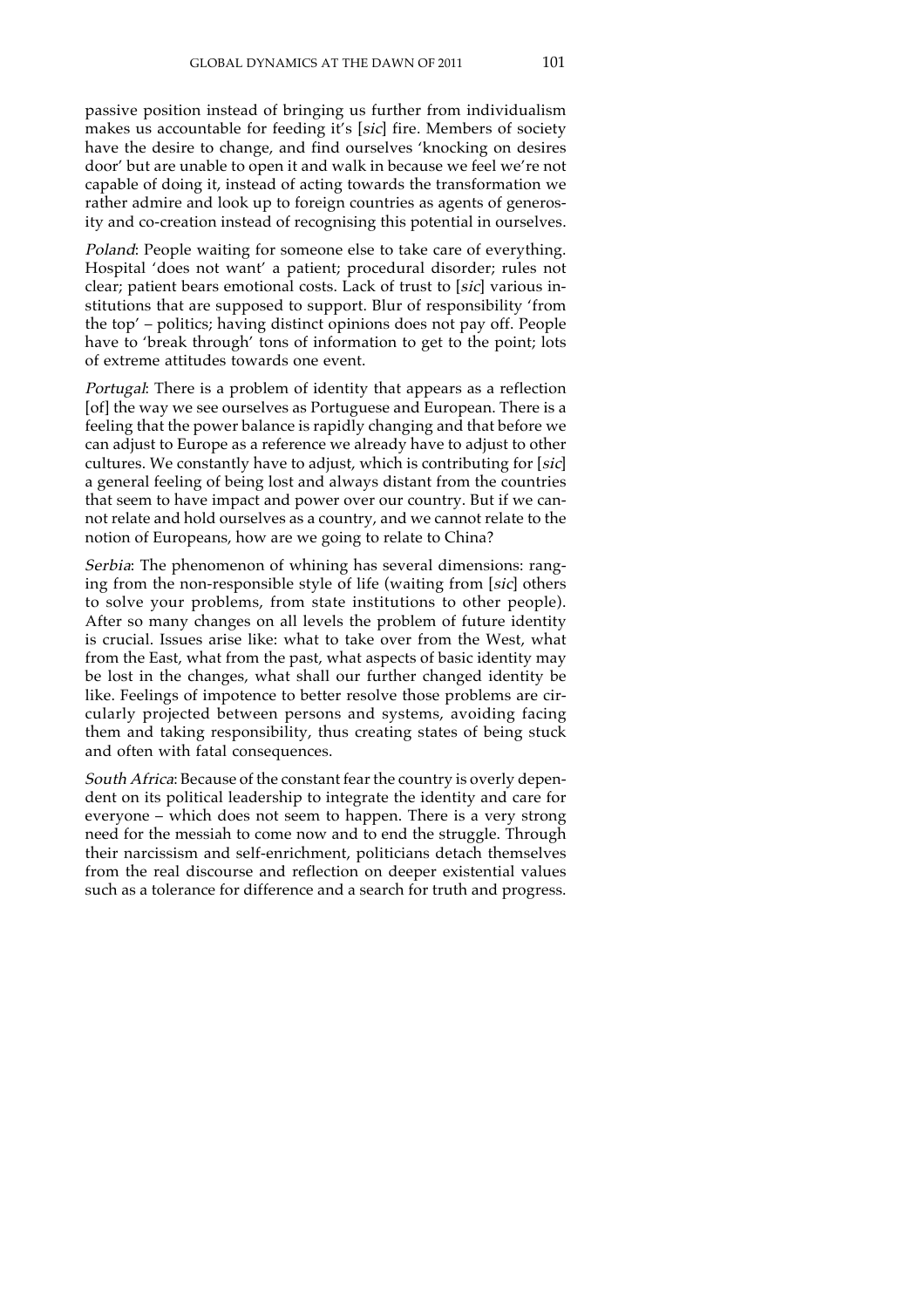This leads to the detachment from their electorate and the citizens of the country. Because of fragmentation in holding systems people are confronted with the individual choice to sink or swim.

Spain: We live in a society of mistrust. For example when interviewing for a job, you almost have to prove that you really want to work. The problem is that there is a real big mistrust in the economy, institutions and politicians which blocks and paralyses the system. The fear of the violence that results from control in our society is internalised, repeating a behavioural pattern of passivity and dependence on our parents and institutions. The capacities of thinking, reacting, and resolving problems are projected on the politicians, who are overwhelmed by the expectations and repeat the paralysis because of the fear of conflicts that could arise any possible change. People are paralysed, trapped between the desire for change and the worry that it will not result in anything better than what we had in the past.

Sweden: Dependency creates a fear of one's own capacity to influence and change. The uncertainty of human co-operation means that it is essential to have new experiences even though they can also be dangerous. The image of the vampire can take on the function of a sort of frightening halt sign concerning contact and change between people. The notion of moving in darkness and ignorance leads to an all-embracing feeling of being imprisoned and without one's own voice in important situations. The feeling of loss also makes it natural to look back in time more frequently in order to retrieve what is lost. If one's actions are characterised by expectations of investigating the new, regardless of qualities, and abandoning parts of the old, the experience can be likened to that of betraying a dear friend.

Switzerland: A current advertising campaign was discussed, which draws attention to Switzerland's values, with a rather provocative question which asks whether Switzerland's values should be discarded? This raised a debate about what are Swiss values? And the answer was hard to agree on. There seem to be concerns that people may get left behind in the 'march of progress' . . . Perhaps for this reason, 'outsiders' of local communities are afforded even lower status by being seen to hold the negative, detrimental forces of society. This helps to maintain a split and a fantasy that if it were not for these external negative forces, that all would be well inside society at its various federal, cantonal and community levels.

UK: Identity, collective identity, where is it? Challenges - who I am – who do I want to be.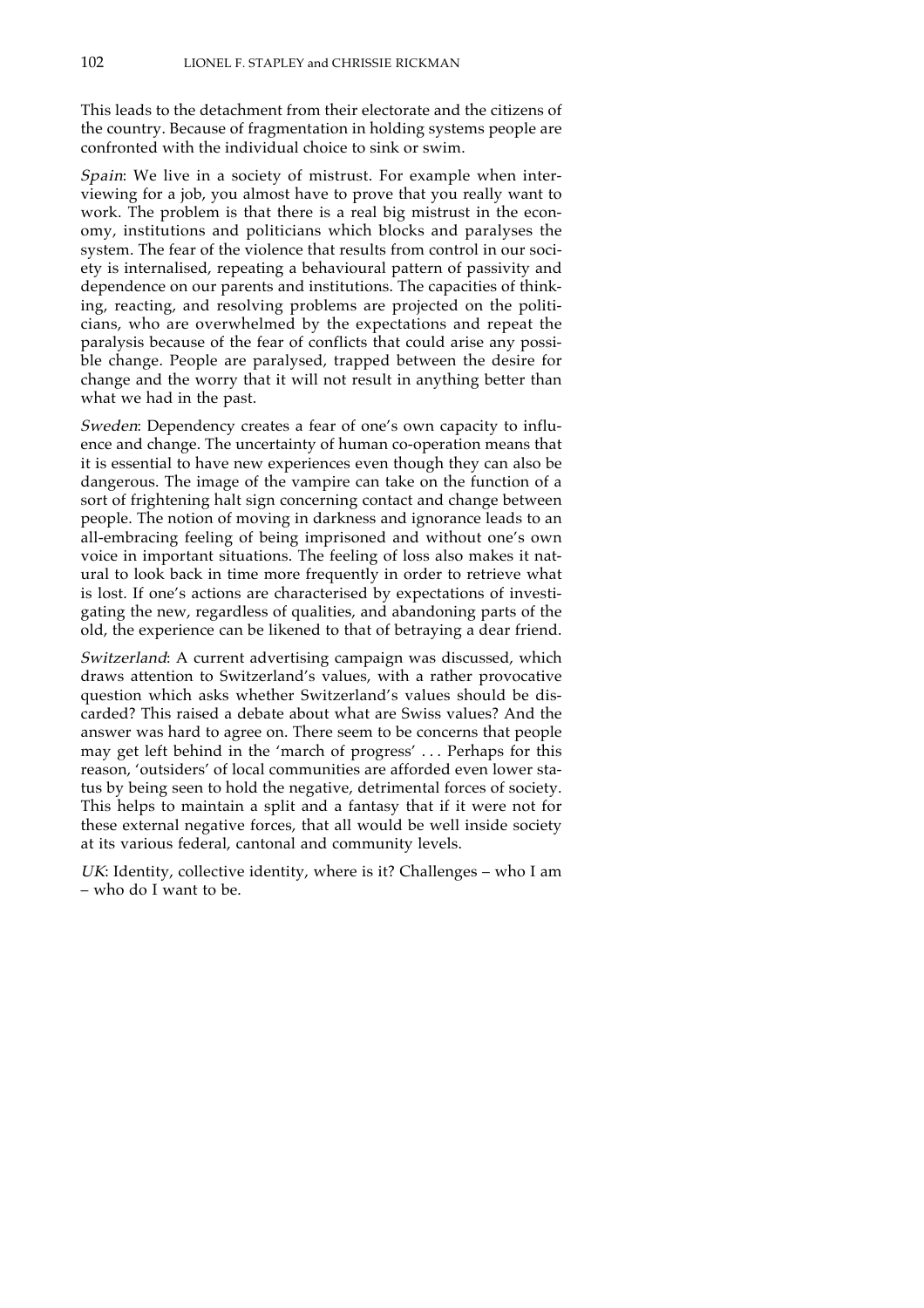There was a considerable preoccupation arising from the profound changes that have and are occurring as a result of new technology. There is a realisation that deep change at both an individual and collective level has affected values, beliefs and morals that have been the constant influence for several generations. Scientific advances and a much better informed society have resulted in a rejection of these influences. Older generations struggle to know what controls to impose or how to impose controls on the younger generation. Seen in a different light, this in turn has resulted in a lack of super-ego functioning by parents.

#### Hypothesis 1

Because members of societies are living through an unprecedented social change that has destroyed nearly every facet of their existence they are left without good and bad objects in their environment that they can use for their projections. Instead, members of societies are left needing to make sense of a kaleidoscopic world which has little, if any, continuity or shared understanding: a world where their past internal objects have no relevance. A result is they are left with a continual stream of knowledge, largely available as a result of technological changes, but without the means of understanding and making sense of their experience. A result is emotional turmoil around experiences of hopelessness and bewilderment and this has led to a situation where there is massive dependency. This is sometimes in the nature of seeking a Messiah and at other times a more connected dependency on political and other societal leaders. Alongside this massive dependency there is a constant blame and scapegoating of political and societal leaders around the issue of failed dependency.

# ANALYSIS AND HYPOTHESIS 2: FRAGMENTATION AND DISCONNECTEDNESS

#### Analysis 2

The defensive activities referred to in Hypothesis 1, above, do not relieve members of society from their misery and they are left in a totally disconnected and fragmented world where people do not listen to each other, do not share realities, have no shared values or meaning, cannot share stories; there is a competition for individual needs, tolerance decreases, there is a risk of participation, an abdication of social responsibility, and fear and anxiety about difference.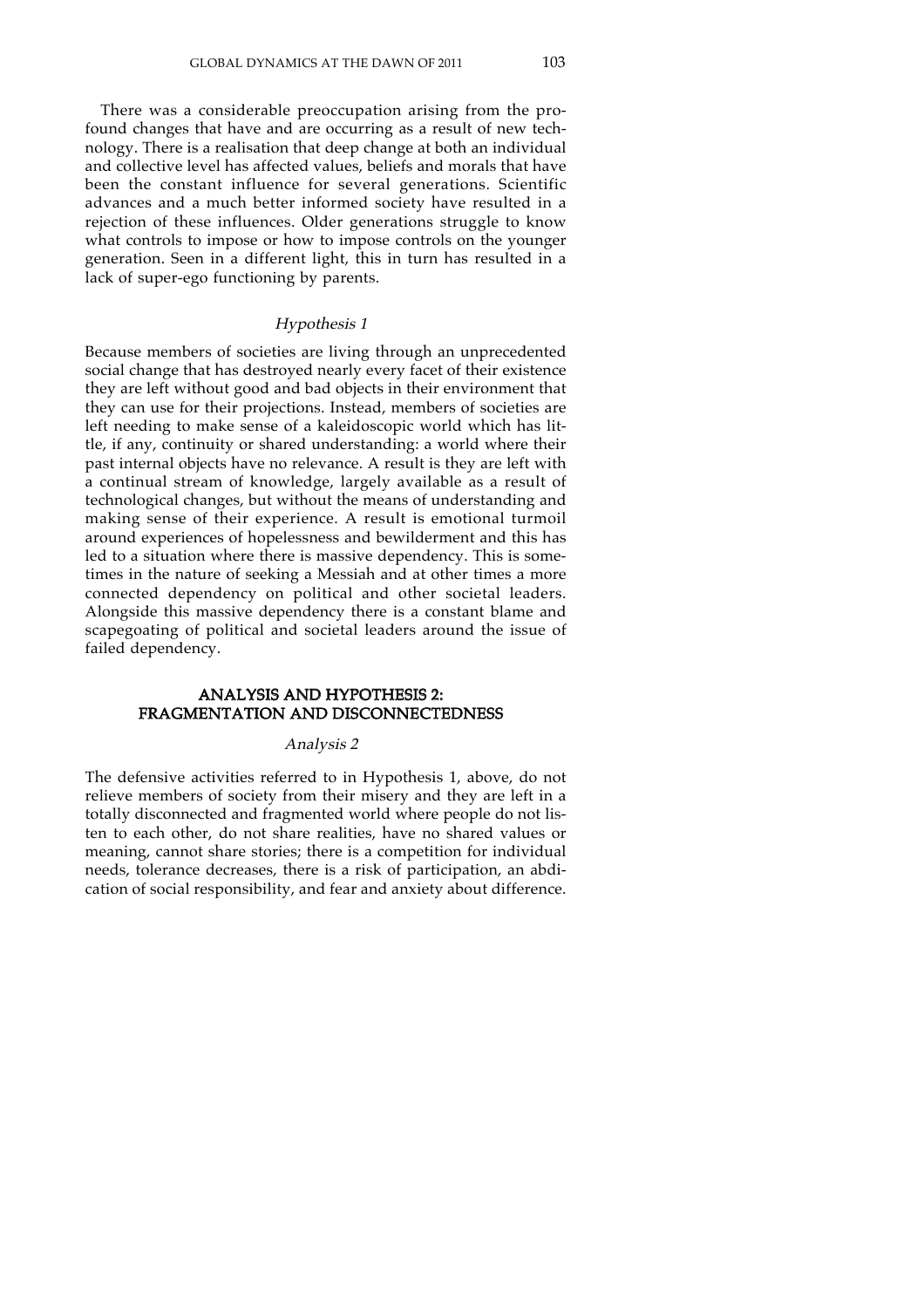A result is that members of society develop a defence of individualism against the risk of exposing themselves to difference and their inability to connect in a world of a multiplicity of realities. It seems that they adopt an approach of holding on to what they have; clinging on to their own beliefs which is all they have to keep them alive. It is a world of withdrawal, closed-ness, solitude, and singletons. And this leads to an experience that is ego driven and all about 'me'. This is reflected in the following extracts from the National Reports.

Australia: Feel impotent, frightened, despondent, powerless and cynical as never before in the face of political power 'the system seems full of contradictions'. Being more disconnected and being grounded, which the group struggled to hold together, finally separating them into two themes. This is datum about the split participants were grappling with when things which did not seem to fit nonetheless [sic] were coexisting before their eyes. There was a sense of disbelief about this, even as there was a felt experience of it.

Austria: Because of the widening gap in society between different social strata, parts of society are drifting further and further apart. They tend to be less in contact with one another. Individuals feel therefore isolated. Action plans to step out of this isolation are yet to be built, which leads to a sense of powerlessness. The group mirrors this process in its discussion. There is fear of isolation which encourages creativity and eloquence in trying to solve problems, but the attempts of problem solving are not well orchestrated and therefore create conflicts and tension. An integrative function is missing, a 'social technique' that can ease the disappointment between the powerful and the powerless and the frustration arising therefrom.

Belgium: A therapist is struck by the fact that people don't seem to have space to share their story anymore [sic]. They have to pay a professional to listen to them. People need to belong somewhere (e.g. neighbourhood, family, friends) and want to be (inter)dependent. Another group member is struck by how much we talk and how superficial it really is. People seem scared of the 'negative'. Because happiness ('the big happy feeling') is promoted as the highest good, citizens do what they can to hide, suppress or swallow their sadness and to carry the burden alone; this leads to loneliness, isolation from themselves and disconnection from others and it leads to an 'infantilisation' of the media.

Bulgaria: The typical type of participant is often a kind of singleton, often living in an un-hospitable [sic] environment made of anonymous majorities or face-less [sic] bureaucratic powers, referred to as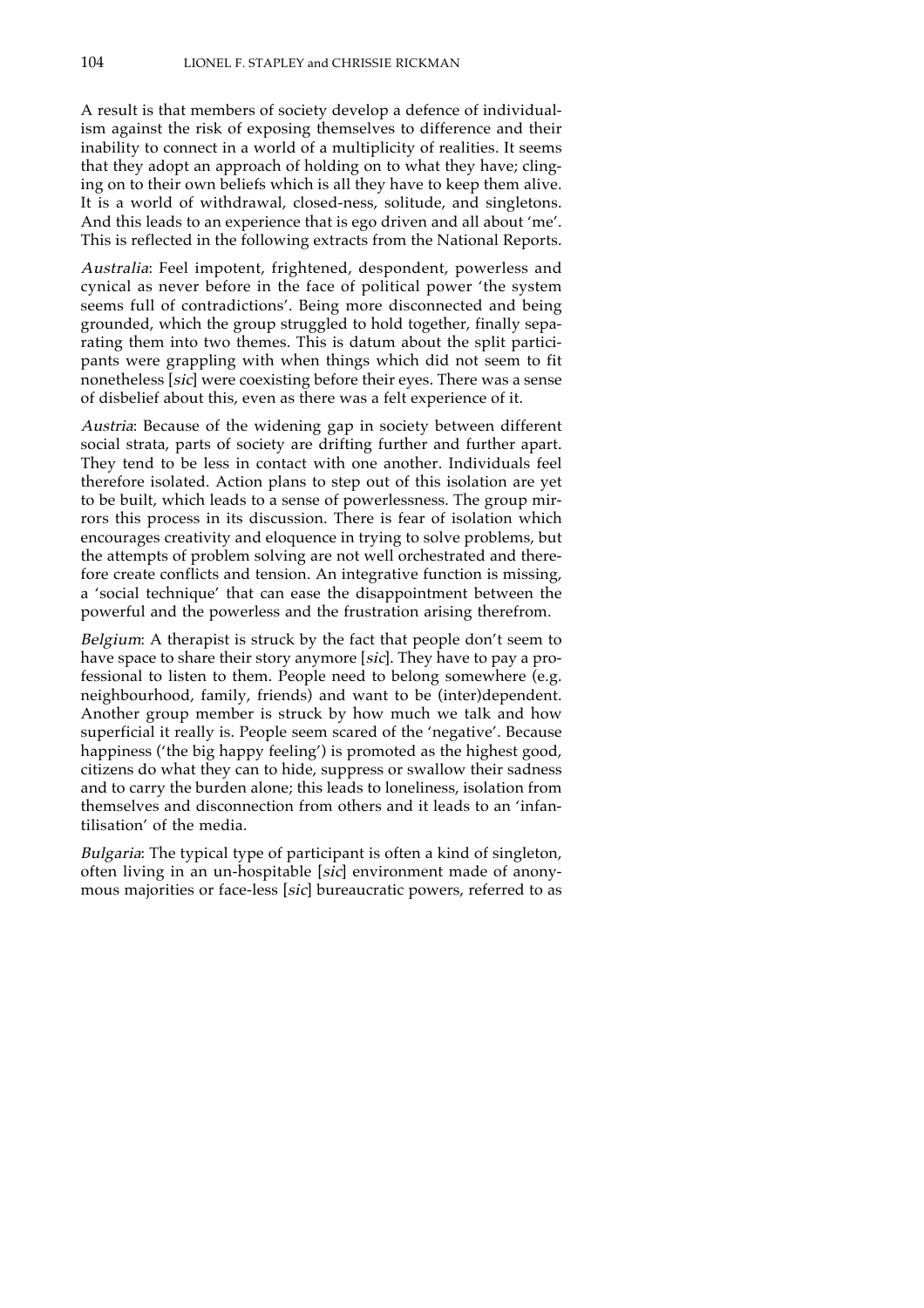the State or the Society. This is a world without members where there is not membership. This challenges the very existence of society itself and the results of the listening to something which is doubtful in its existence.

Canada: The discussion began with a declaration of the disparity between the everyday interactions with people in the world, which are polite, friendly and even express concern for others, and the indifference to others that occurs at the broad social level that tolerates the increasing extremes of inequality of income that have grown even worse over the last years. The issue of increased abrasiveness and a reduced capacity for finding intermediate solutions to problems has created a win–lose environment.

Chile: How to address the multiple requirements without being consumed by an overwhelming stress is a distressing dilemma. The second difficulty consists in the tremendous fear felt with respect to 'the other or the others', in relationships with individuals and groups. In social encounters, being 'different' is seen as having a destructive potential that paralyses the approach to the other, and when it takes place, it is full of suspicion, mistrust and mutual hostilities. In the face of this endemic fear, people and groups are inclined to resort to withdrawal, thus avoiding direct and intimate encounters with their inevitable conflicts and frustrations.

Denmark: (1) In these times of globalisation and crisis it seems that there is a general anxiety that one can disappear from oneself, from one's nearest and dearest and from society. Identity and positions are experienced as provisional and supplies of individual attention have to be delivered almost daily in order to secure employment and social positions.

(2) There is a loss of a feeling of social and collective values, where we witness the politicians' corrupt power. On the one hand it creates responsibility and makes us want to do something, but on the other hand it leaves us paralysed. We are in an ambivalent situation – part of us wants to split up in 'them' and 'us' and part of us is looking for integrating possibilities concerning values and ethics.

Estonia: The overestimation of people's own resources was discussed. Different types of events are planned and agreed upon with friends, but, when the time for them is close and effort is needed to see that they take place, there is a lack of desire, no strength or urge, to carry through with what seemed like a good idea a couple of weeks earlier. People want to be by themselves and do something other than what was agreed upon by the group.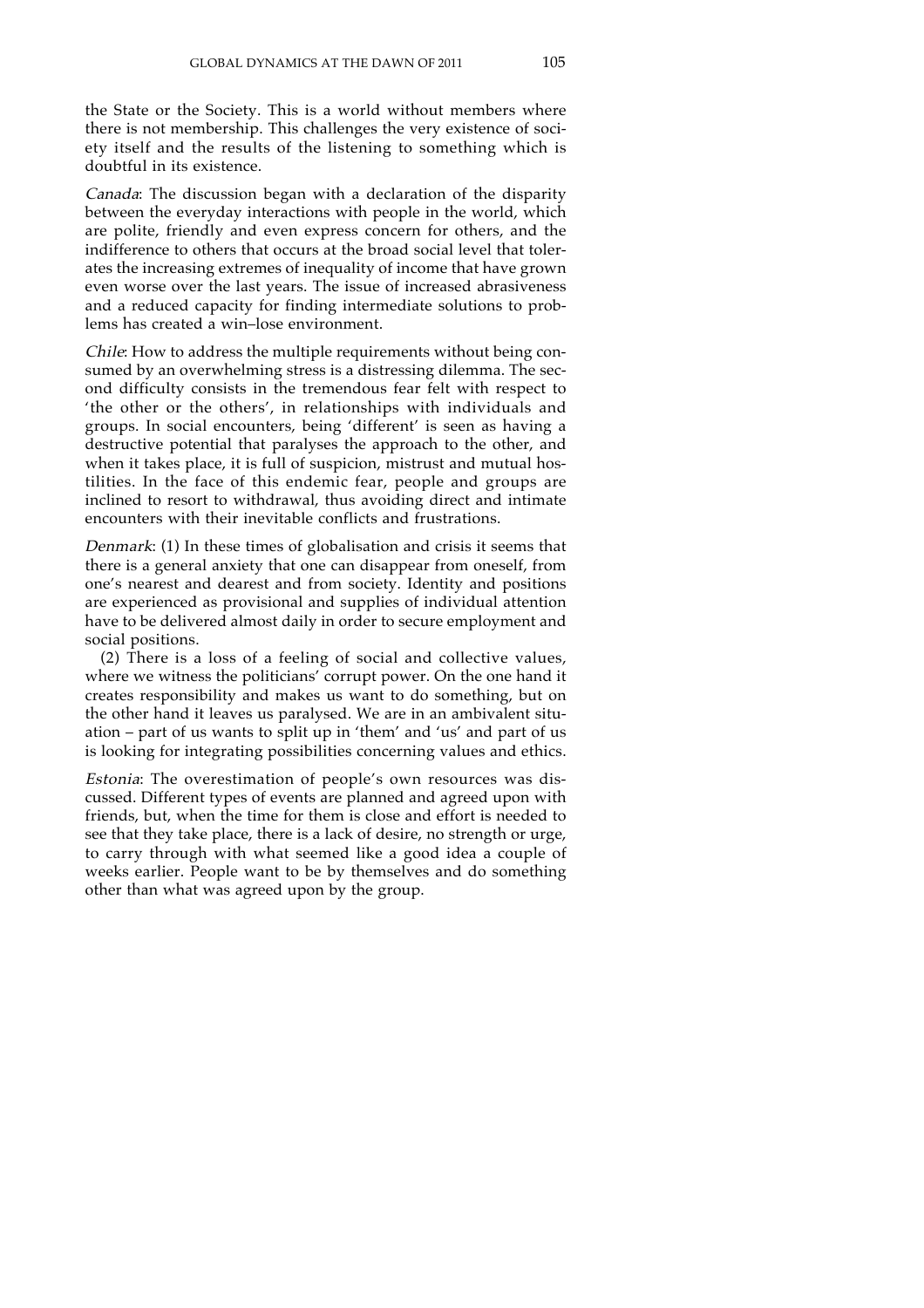Faroe Islands: Therefore the members of society has [sic] to either suppress their individuality, their voice and obligation to react or has [sic] to immigrate to other societies unless they're ready to be exposed negatively in public. This results in excessive cautiousness, inability to act properly and an abdication from social responsibility.

Finland: Life today seems to show significant risks of people experiencing internal changes that affect their ability to make contact with others. At the same time, and in the same direction, external factors are also affecting them, for instance, when personal contacts with the service sector are substituted by technical equipment and holistic systems. When external and internal factors reinforce each other, people are not able to respond to others' emergencies, even though they, in principle, want to. People are in danger of becoming alienated from each other and, at the same time, from their own humanity. At the point when they feel that danger, they are overtaken by terror.

France: This theme depicts the world as black and white, a world which cannot be black and white. It seems as if there is a rupture in our representations of self and world and there are difficulties to integrate these seemingly major changes. The loss of meaning. The meaningless of certain events can push some people into a state of deep confusion, a state of anxiety in some cases.

Germany: We presumed that the satisfaction of basic needs of human beings plays a role as well as readiness to develop trust and take risks to attain effective cooperation, finding a meaning in one's own action, developing conditions for mental well-being, raising educational potential or linking up networks (a talent younger people obviously have developed better). It is apparent from various examples in the public eye in today's Germany that the pendulum of retrogressive retreat swings in equilibrium with progressive action and between destructive and constructive tendencies (that are innate in both). There can be no forecast as to which behaviour is correct.

Hungary: Although there is a strong desire for having an autonomous opinion, the atmosphere of everyday life holds the society in suspense whether this desire can still exist in reality or not. The society is in suspense whether the independent (non-partisan) professional opinion still exists, or not. There is a strong mistrust against any knowledge and opinion, there is a general suspicions about on who's [sic] side he or she is, who's [sic] interests are served by and why he or she wants to convince anybody.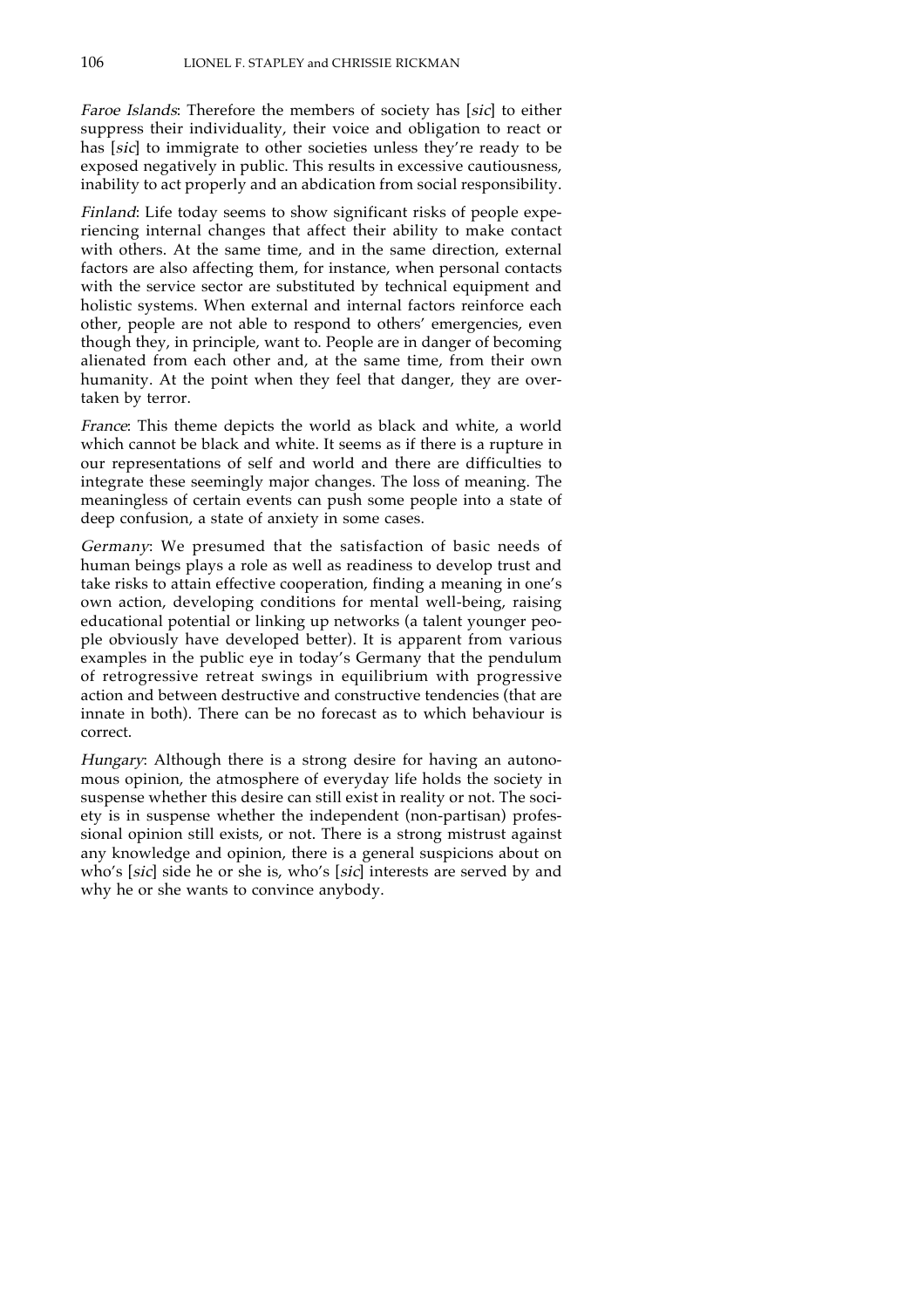Ireland: Feelings of rage are held in check by feelings of disconnection, impotence and confusion. We feel impotent to influence the larger picture, so we are engaged where we can see and feel our connection and impact, seeking out spaces where our voice can be heard. We struggle to recognise ourselves in the representation in the media and taken-for-granted parts of our identity and self-image have been damaged. Identity and attributes associated with particular generations and ages have been dismantled and we are not sure how to reconstruct these.

Italy: (North). The loss of identity and the loss of perception of the self, in a social sense, can be interpreted as a breaking point with bonds of identity and belonging. This determines a fragmentation of the social identity, together with a sense of impossibility in reciprocal recognition. Disclaiming each other's brings to a constant oppositional tension (talk-show style), where individual identity, frightened by the crisis, is maintained through exiting and chaotic personalisation.

(South) Loneliness is described as the result both of fears and anxieties and of complex human relation. However, it seems that socially members have lost the ability to deal with both. Such loss is described as the result of the increased 'technicalisation' of our lives and the growth of so-called social networks. Members describe the emotional result of this situation as feeling constantly angry. It is as if there is no safe place inside and outside members' experience where significant relations can take place.

(Centre) The group members seek to protect their clearly delineated mental maps of the world, but they are failing. The real map's geographic realities no longer conform to historical, romantic memory. The confrontation between what is remembered imagined and desired crumples when confronted with fast uncontrollable change. This anxiety of estrangement of member's [sic] mental map with the real world elevated their anxiety, expressed as overlapping fears of terrorism, war and indifferent malignant institutions that no longer care for people's spiritual or physical wellbeing.

Peru: Participants were concerned about how Individualism is seen every day in the many scenarios they're in, and it's seen as 'daily bread'. One of the participants mentioned: 'We see individualism everywhere, we're constantly told to make and make money for ourselves and spend it in [sic] ourselves'; this comment was backed up by another participant who added 'People have it as it's supposed to be all about them, acting in a mode of me, me and me'. The group recognised the lack of ability to 'speak up' and to 'see' the other,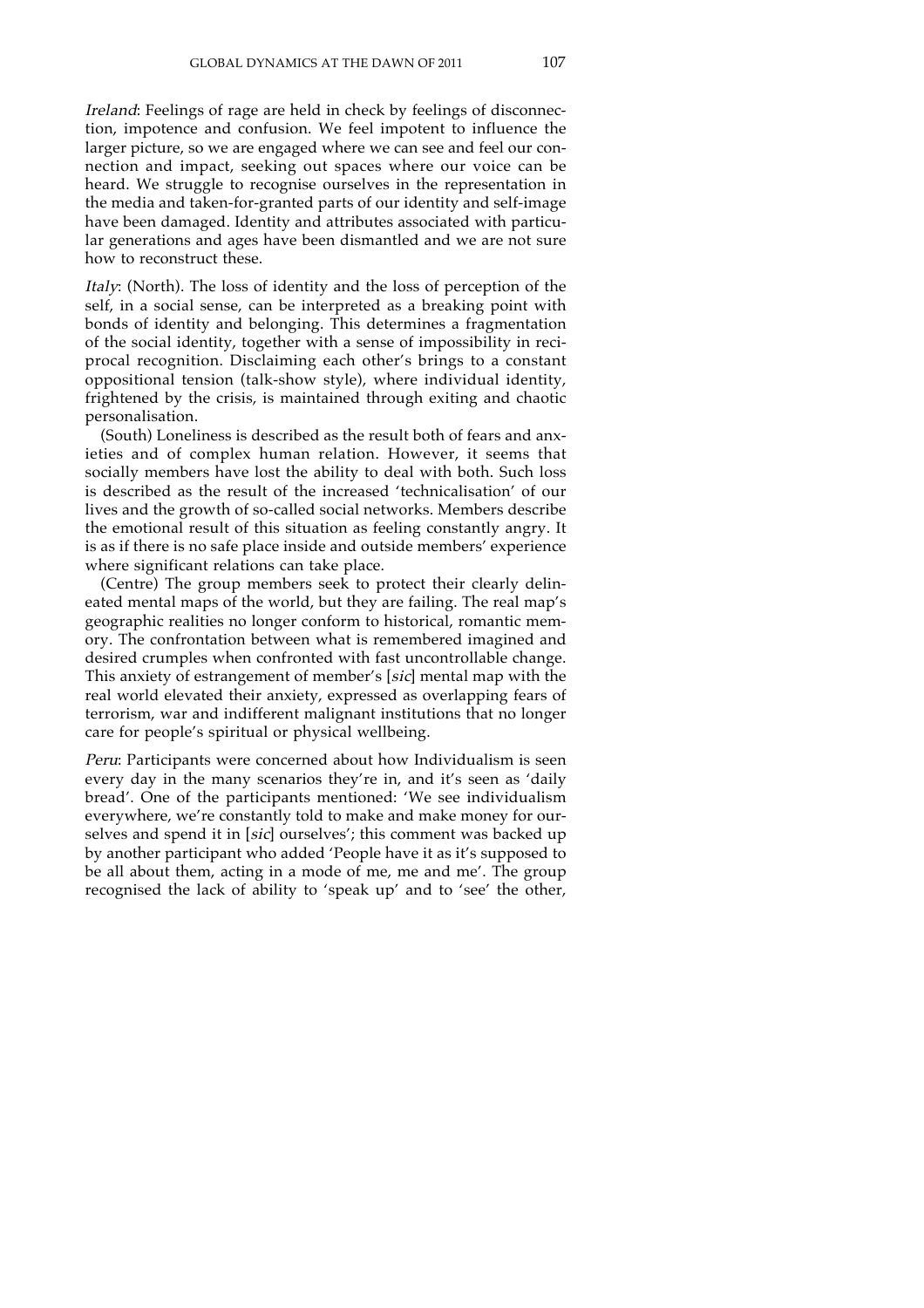especially if this other is different than me. We rather not speak up for ourselves because we worry about what the other might think.

Poland: People remaining silent even if they do not agree with particular matters solutions being made in isolation from the reality; changes that actually don't change anything as years go by, people are more and more disappointed with the world; trust to others decreases, distance increases, people do not actually feel sorrow concerning tragedies if they don't relate to the ones they are close to, reality is grey and unclear, it is not possible to reach the truth, we miss 'the only truth', we are not comfortable with ambiguous reality. Egoism and necessity to resign from comfort makes me not want to fight for a change.

Portugal: In a certain way the loss of external structures which used to support us, and simultaneously the loss of our internal structures leaves us far more alone in the face of uncertainty. This uncertainty increases the sensation of unknown and crisis.

Serbia: Group talked further about the attitude to wait for someone else to deal with problems and that people often feel left alone with their problems, they talk to the TV set instead. Community crumbled. People lost the trust in their fellow men.

South Africa: They act in a 'me-ness' manner in their search for personal power, influence and affluence. They are experienced as inauthentic prima donnas on stage, acting as if they care, but actually serving their own narcissistic agendas which dissociate and alienate them from communities. People are tapping into individual resourcefulness because there is no space for them in the known structures. Because of fragmentation in holding systems people are confronted with the individual choice to sink or swim.

Spain: We have difficulties in exercising our authority as well as having too many conflicting behaviours throughout the country. There is a feeling that no one is telling the truth because everyone is defending their own interests. But this trend is self-destructive. There is a sense of abuse.

Sweden: Dependency creates a fear of one's own capacity to influence and change. The uncertainty of human co-operation means that it is essential to have new experiences even though they can also be dangerous. The image of the vampire can take on the function of a sort of frightening halt sign concerning contact and change between people.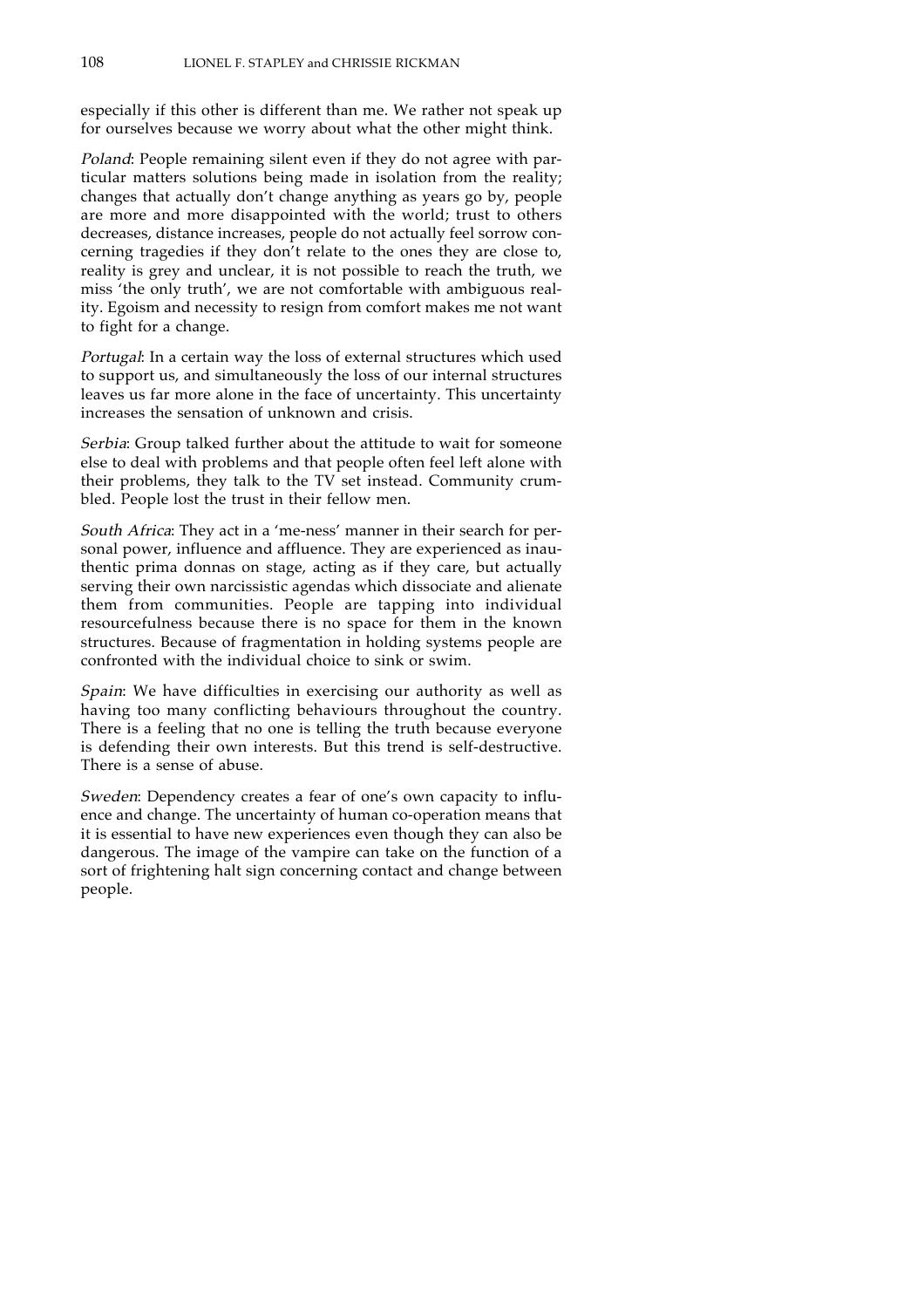The feeling of solidarity, loyalty and own energy is affected when the individual's assets and limitations cannot be affirmed in a familiar way. An earlier experienced natural interaction between give and take, now when it is changed, instead leads to society being characterised by the individual's perceptions of gulfs that are not easy to influence and risks of explosive deficiencies.

Switzerland: These close knit 'clans' could shield their members from unknown others, providing a sense of security when cocooned with friends but which could also make the outsiders appear more menacing. On a very micro-level the individual concerns expressed could also be a representation of the larger concerns about security and insecurity on a more national or global level.

UK: Generational issues create a situation of not knowing, of being disconnected, and of envy regarding teenagers who are able to go back and forth and their indecision. Positive choices are available to the young; they can have both if they want. There are few communal experiences and human interaction is reducing. What do we mean by authenticity? The rate of change is so difficult to live with. There is a great deal of disproportionality. There is also a great deal of loneliness – being left out and not knowing. Parallel universes, we forget we are standing right next to people we don't know. Where is the desire to open one self to differences?

### Hypothesis 2

Because of the extreme anxiety of the emotional experiences of hopelessness and bewilderment, members of societies try to defend against this by dependency writ large and blaming and scapegoating political and other institutional and societal leaders. But, of course, any temporary relief this may bring is soon lost and they are left with the experience of being almost totally disconnected from their fellow members of society and lacking most, if not all, notions of a social identity. The culture, 'the glue that holds them together', has been destroyed and nothing is left to hold them together. A result is that they retreat into a defence of individualism against the risk of exposing their own understanding to the multiplicity of realities that reside with and in all others. A consequence is withdrawal and a retreat into solitude and an ego-driven experience where only 'me' is important.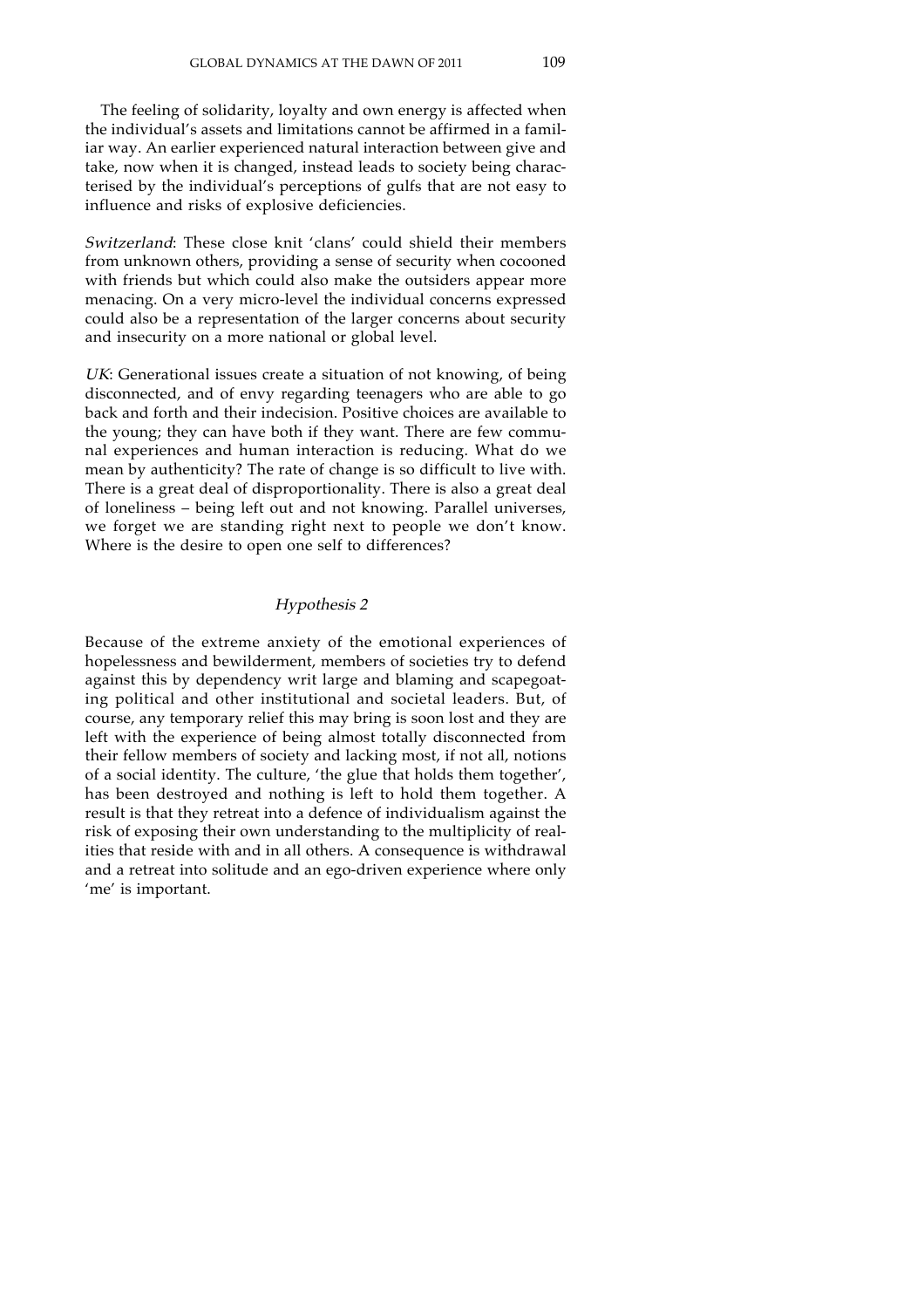# ANALYSIS AND HYPOTHESIS 3: DEFENDING AGAINST ISOLATION

#### Analysis 3

Being in this dire situation of not being able to meet their attachment needs, members of societies are anxious to fulfil this need in some way. The difficulty is that although they crave integration, they don't know how to achieve it in a safe way. As was explained in the last hypothesis, they have developed a defence of individualisation against the risk of exposing themselves to ridicule or misunderstanding from others. A result is that they seek to confirm their identities in a variety of ways, as follow: some test their realities in primary groupings, especially the family and religion; some seek a Messiah or Saviour who will emerge and deliver them from this painful experience; others are of the view that technology may offer them the sort of hope that they desire; yet others put their faith and projections into youth as the ones who will become the saviours; some see relief in more trivial occupations that they can pursue with others; others deny the reality and put their hope in the current situation being a turning point which will lead to salvation. They also engage in a longing for the past and for the comfort and joys of a once shared social reality. In similar way, they turn to a fantasied golden age in past history where there was a clear national identity and shared values. Of these activities, engagement with the family is idealised and seen as a way forward for the entire world. Perhaps more realistic are the few references to seeing the future in terms of a global identity with shared global values. This is reflected in the following extracts from the National Reports.

Australia: We surmise that there is still a yearning for a 'saviour', but perhaps now it is for one whose public persona allows citizens to engage in a fantasy of knowing the whole person.

When participants did feel in control, was when they described taking personal actions in direct relationship with others such as, understanding one's own irrational fury towards a neighbour, picking up litter on the beach, helping the daughter of a friend's friend, or challenging the authority of institutions through legal channels. There was great admiration for (and pleasure taken in) someone like Julian Assange who was seen to be an individual challenging the power elites. Thus, hope is linked to subversive actions by individuals, rather than communities.

Austria: On the one hand traditional spaces for the generation of meaning, like spiritual and religious groups are not seen as efficient.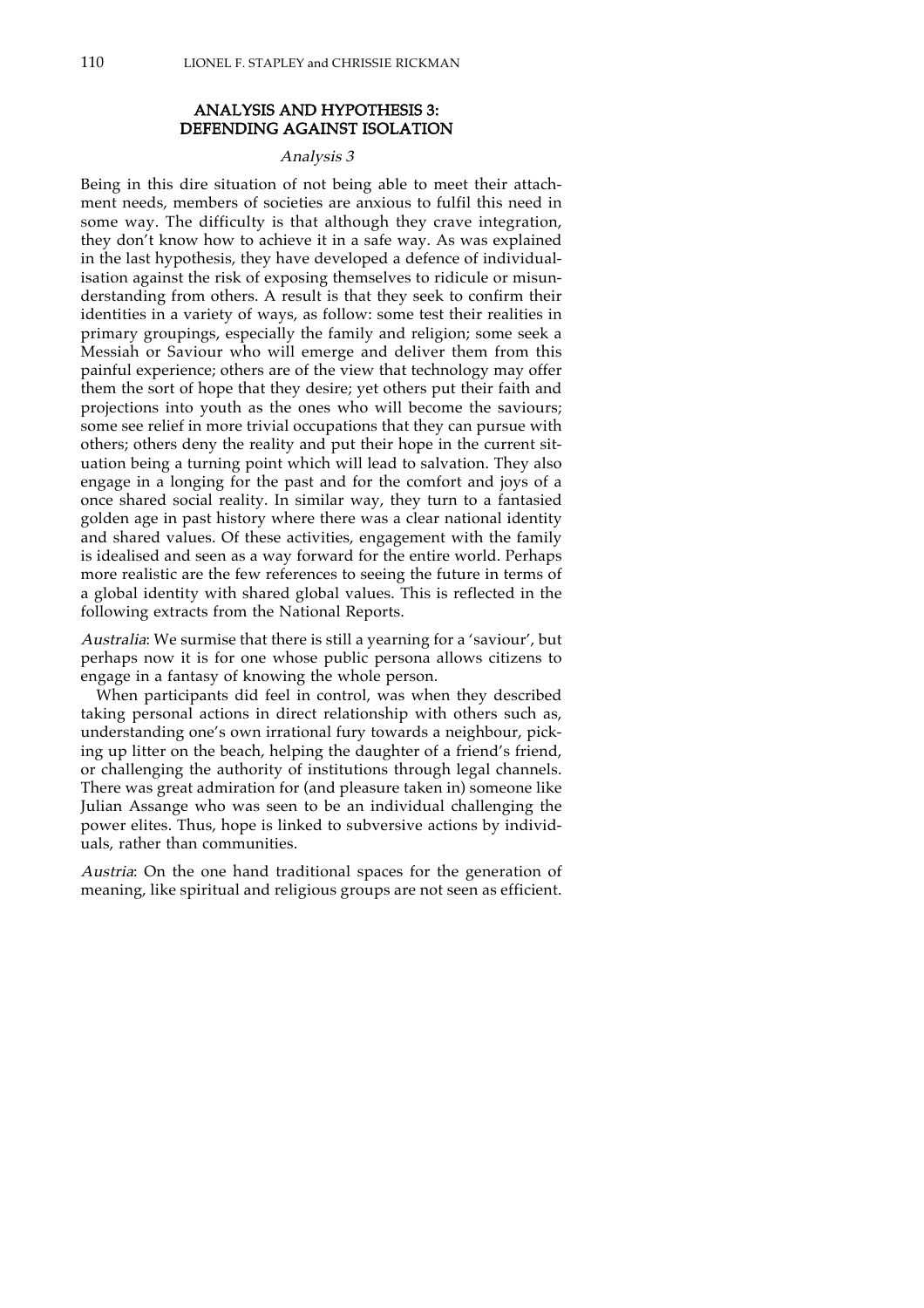On the other hand there is very much hope that the new technological developments, which are partly used already, like social medias and other social technologies will be fruitful. The group is very optimistic that future dialogues will be both integrating and mindful, particularly in large group settings.

Belgium: Do we invest the time and energy to take our children for a walk in the forest when they have too much energy? They are running from one activity to the next and doing multiple things at the same time (e.g. mobile phone, games, Facebook). The demands are increasing and putting pressure on young people. Schools, for instance, are made responsible for the education of our children. In that way we disempower ourselves. Another participant is concerned how this evolution will affect (future) teachers? Will they still be happy in their jobs with so much responsibility on their shoulders?

Bulgaria: There is an ambivalent attitude towards autonomy, which is an expression of internal resistances towards it. In the context of the observed a-sociality (poverty of associations) autonomy is desired yet feared because dependency from parents does not develop into mature co-dependency (membership) because of the basic poverty of the associations of actual human environment where the opportunities for rewarding associational life and a sterling civility are scarce. Stuck in an endless puberty, individuals wander between family ('home') and society where their civil roles belong.

Canada: Others felt that that the Internet and the mostly young people who used it extensively for social networking were the source of new local and international communities which held the key to the future. Everyone can join a series of unique electronic communities devoted to their particular interests. They can engage or disengage at will. They can become powerful political forces very quickly. There was however the slight hope that the young would carry on.

Chile: Religiosity is also indicated as a spiritual wealth to comfort those who suffer and to transmit the strengths of transcendence and faith. Facebook and Twitter are effective instruments to establish links and virtual networks of contacts and friends. The achievement of virtual links is very much desired, because it is proof of being known, of popularity, of being appreciated and of affection. Community life should be avoided because it is dangerous for one's own survival. Thus, technology that provides virtual links is a protective resource that prevents the risks of having direct and intimate human encounters which cause frustrations. Instant communication technology enables the illusion of being part of Chilean society without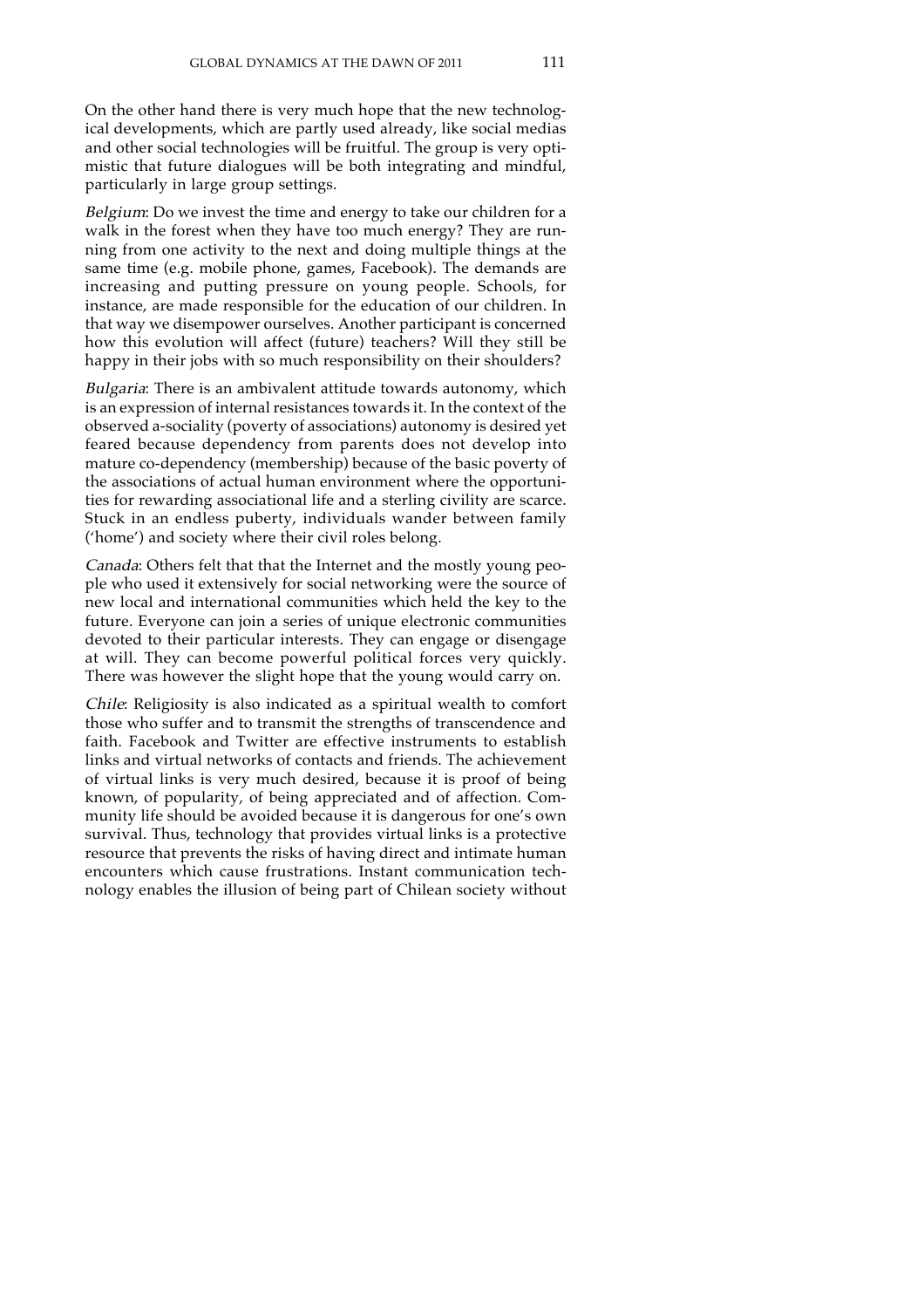suffering the frustrations and discomfort that inevitably occur when living in a community.

Denmark: (1) Where native Danish children suffer from ADHD and other sophisticated problems, second generation immigrants are characterised without further ado as troublemakers. Where there were substantiated criteria for what treatment should be given to early damaged children and other children requiring treatment, the public management systems put indirectly a pressure on local authorities so that law has to give way to budget considerations. Feelings and wishful thinking are undermining language, the democratic debate and thereby also the rational leadership of society.

(2) The Listening Post functions as an ideal model – a room for reflection – which is more or less absent in society today. Too paralysed to act citizens prefer to stay in a mood of analysing and reflection. A revival of the juvenile urge for change and will to act we saw in the 70s pop up now and again as a possible scenario for selforganisation when young people don't do anything.

Estonia: The fact that, this year, people spent more time at Christmas in their own surroundings than earlier was the next topic of discussion. Grandparents and their families stayed home rather than visiting. There were no overnight stays as there had been earlier. People were relaxed. They shunned stress, contacts, being in groups, extra activities, and moving about. It was said that there was no visiting a fitness centre or going swimming even though there would have been time. The lack of activity made people feel guilty, even if it felt good.

Faroe Islands: The primary school is a huge social equaliser! We learn [sic] our children, that everybody is alike and to stay a 'normal smooth member' of society. This levelling will result in a generation not creating the 'originals' and supreme individuals to take us and the society further. We teach our kids not to take the necessary responsibility in accordance to do what's right, and parents are learned [sic] not to take responsibility for their children. The interface between primary school and family is in a vacuum with no interaction.

Finland: Children have parents, but who is the elderly's 'father/ mother' – a faceless system? And can that faceless system be trusted? In the turbulent process of change in society, keeping up 'no matter what the cost' is understandable as there is an internal demand to protect oneself from experiencing the dread of remaining alone, of psychological death. On the whole, in order to be in contact with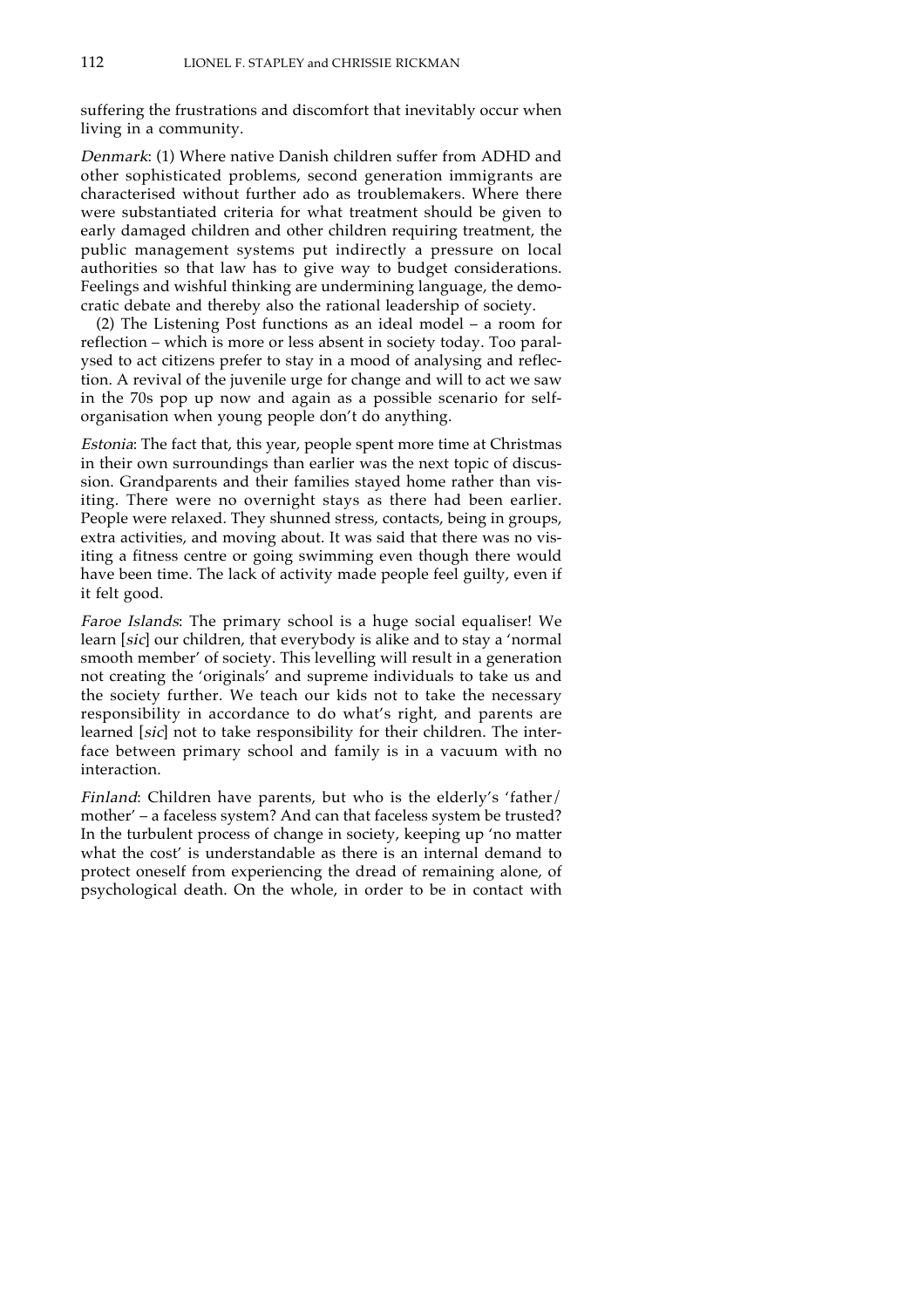others, people cannot afford to do anything other than choose whether or not they will participate.

France: It seemed that people looked to the past and to the relatively limited environment of the family, which allowed them to resist meaninglessness and despair. The family is certainly a locus of regression but also of resistance against the destruction and destructiveness of the outside world and the death drive, but also a locus of rootedness in self, and undoubtedly also a locus that provides the hope and vitality to live (to survive) . . . to act. It allows to maintain [sic] relations between individuals, between the past, the present, and the future. It allows for self-questioning and the welcoming of difference. In this way, the family provides a transitional space as defined by Winnicott.

Germany: On the other hand it may also serve to help catch our breath and win distance. Defence can thus be used both destructively e.g. to play the role of the eternal victim, find scapegoats and act out aggressions. And it can be constructive if leading to setting feasible limits and dealing with issues that make sense. We presumed that the satisfaction of basic needs of human beings plays a role as well as readiness to develop trust and take risks to attain effective co-operation, finding a meaning in one's own action, developing conditions for mental well-being, raising educational potential or linking up networks (a talent younger people obviously have developed better).

Hungary: We can observe our own driving rules as persons, families or groups, but there are other outsider guidelines which force us to follow them. Not following them can also displace entities to the periphery of a society. Our society is downtrodden and full with hopelessness. The LP members don't have palatial plans for this year and we started discussing how the society can regenerate itself. The great leap forward can start with personal, internal reforms, rethinking our internal guidelines and values.

Ireland: Members talked about being affected or not affected by the current turmoil. A member commented 'I want to be in the struggle – that's where life is, in the struggle'. There is a sense of the crisis creating some common ground. There was a parallel with the bad weather 'the first time I ever spoke to some of my neighbours was in the snow'. Within the crisis there is energy and possibility. The awfulness of the situation we are in could – just – be a transformative space. A member illustrated the possibilities created by all the empty retail space, how used for studio space where a mix of people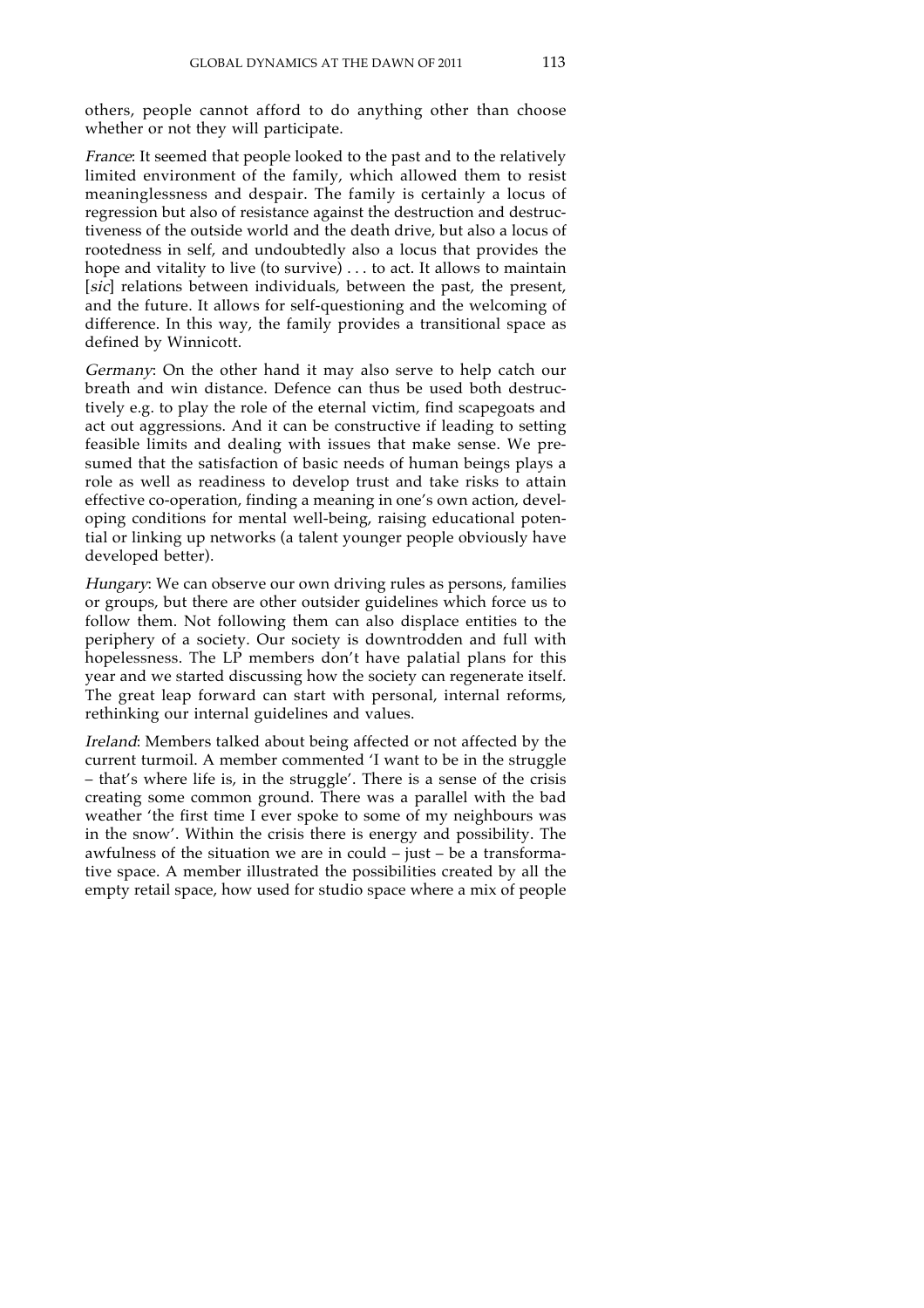came on board and now 'it can't be controlled' – this is a very creative moment to be in. Members attended to the mixture of fear at the loss of control and excitement at the possibilities opened up.

Italy: (North) The different reactions to the feeling of disorientation, regarding not only the loss of object but also a loss in self perception, coming together with anger and depressive lived experiences, oriented toward individual-shaped solutions: turning back to traditions and values of the past, which appears as a [sic] idealised Arcadia, the rediscovery of the great narrations, the search for new extra national models, as the Anglo-Saxon ones, which seem anyway to be feebly applicable to Italian situation, or the acceptance of a new status of adolescence, as a way of life.

(South) It is as if there is no safe place inside and outside members' experience where significant relations can take place. Who and how to trust seem to be safely experienced in the close knitting of the family or in the virtual reality of social networks and chat room. At the least this is the way in which children are growing up and that represents, at the same time, the difficulties adults [sic] members of society are finding in building safe places.

(Centre) The hierarchy and the old order of the world, along with the clear divisions and status as perceived by group members, gave a sense of protection and security in the familiarity.

The Church was mentioned as losing its credibility after the disclosure of the paedophilia scandals. 'There is no guiding hand,' one member said, yet it seems the 'institution' was seen powerful in the negative sense, and perhaps planting the fear of terrorism like a rapidly spreading plague, contaminating and contagious, infecting our lives.

Peru: The resistance of participants to get in touch with a painful part of Peruvian history was evidenced in their interaction. Whenever a member would mention terrorism or Shining Path, they would collectively silence the member who mentioned it and after a pause they'd manage to change the subject and turn it into something 'nicer' such as social responsibility. One of the members mentioned that it is very typical for Peruvians to live by the 'we're OK culture', 'even when we've had the worst day and someone asks how we're doing we say OK and smile, and we tend to do the same with bigger issues'.

Poland: People not looking for new people to meet – appreciating and noticing the ones they already know. A positive side of nepotism (versus bureaucracy) – I want to hire someone I trust. I trust people similar to me.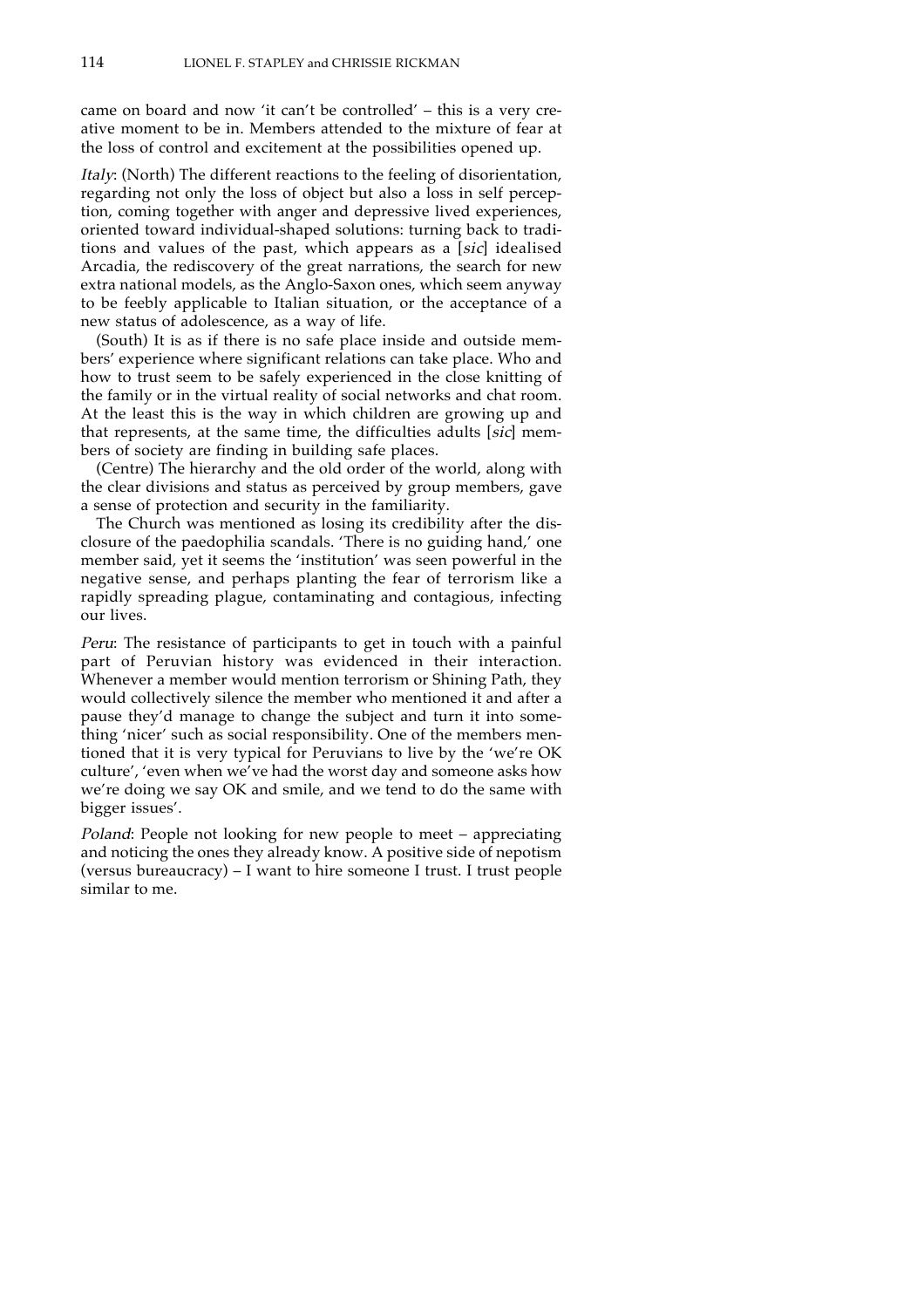Portugal: Some people expressed on this topic the idea that the crisis might also be seen as an opportunity, for some people the economic crisis works as a turning point and see other opportunities, whiles [sic] others just seem to 'crumble down' and get paralysed. There was also a reference to the fact that the crisis might have existed for a long time before, but it just seems that it had a psychological effect whereby it is all over the media and everyone speaks about it currently in Portugal.

Serbia: Is there enough sense of togetherness and confidence that we can do things together? Generation gap – the exhaustion of older generation and there are no results so they focus on the individual plane. Can individual work and work done by the groups have the power to resolve difficult situations, and to what extent? The theme of taking individual responsibility divided into two directions: individual efforts spreading through the society as a whole and organised.

South Africa: The group was becoming depressed and there was a bid to search for something positive. The World Cup was a success – crime was held at bay, South Africans and those who came from outside were all caught up in the excitement. There was a common bond that united all. The facilities were excellent and most things were completed on time and worked. Patriotism increased. The hope was expressed that the next president will be able to 'integrate the Freudian personality parts' into a meaningful whole.

Spain: Because of the economical and social crisis people's concerns focus on their more immediate needs and difficulties, increasing a feeling of individuality and isolation from society and creating a kind of schizophrenic state of mind where the emotions are anaesthetised and we live our lives as if we were only observers of what is happening to us.

Sweden: When our basic needs for survival are threatened we create defences against the perceived danger inherent in abandoning old, previously well-functioning and ingrained patterns. Fragmentation and splitting, easily visible in the public debate but also in various encounters between people, can be such defences and lead to difficulties in seeing and coping with essential new circumstances for our continued existence. In contrast to the earlier themes of poverty and misery it was established that contributions to charity, and new forms of taking social responsibility in the community are increasing and that new forms of collectivism arise. A new sort of simple kindness and generosity in everyday life, amongst strangers was described with examples from the bus and shops, as well as new forms of bartering and primitive economy in a modern urban environment.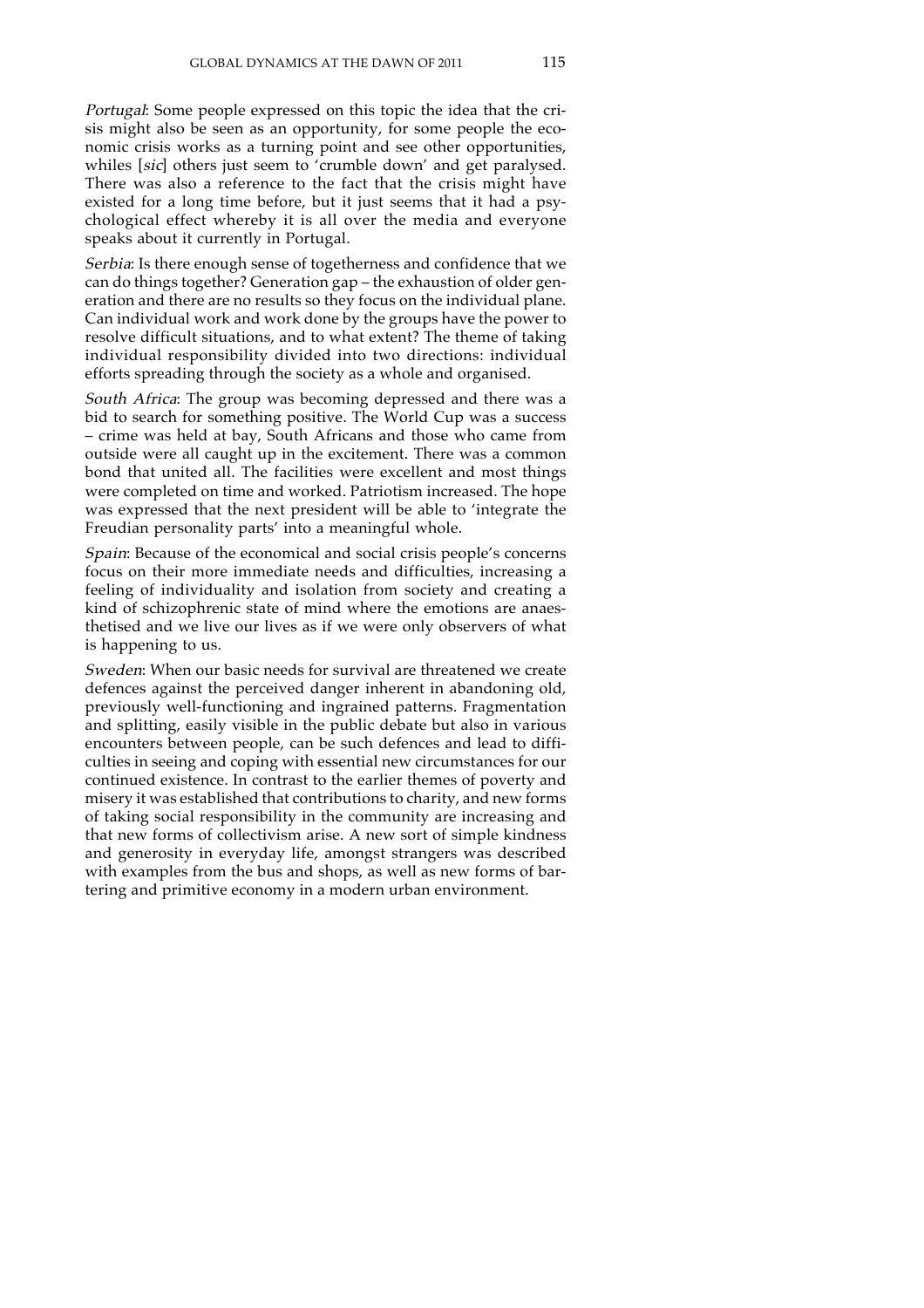Switzerland: In the short term people could find consolation in parts of life which were going well and yet there was a foreboding sense of concern about the long-term. Would families remain connected as they moved further from each other both geographically and in terms of values? Does this represent a previous grounding force of authority in society which is becoming increasingly dissipated? Would children be able to find their way in the future which is unknown? Would our current experience be sufficient to guide us into the future? There were fantasies of holding onto things as they are now, of not wanting things to change physically (both people and infrastructure) as a way of preserving the status quo and avoid thinking about future concerns.

UK: Is anything new or is it a repeat of the old? Are we doomed or will we be OK? A new generation is inventing new stuff. They are throwing away things I relied upon. There is a paradigm shift. Oldies have something important to say. Technology globally is another added structure; we've been used to small structures like organisation structure. Technology is a metaphor for living/reality.

#### Hypothesis 3

Because of not being able to meet their attachment needs, members of societies are anxious to fulfil this need in some way. But having developed a defence of individualisation against the risk of exposing themselves to ridicule or misunderstanding from others, this makes things very difficult. A result is that they seek to confirm their identities and to test their realities in a variety of ways. These include primary groupings, especially the family and religion. But it also includes seeking a Messiah; placing hope in youth; use of technology; trivial local endeavours and hope that this may be a turning point. They also engage in a longing for the past and for the comfort and joys of a once shared social reality. In similar way, they turn to a fantasied golden age in past history where there was a clear national identity and shared values. Of these activities, engagement with the family is idealised and seen as a way forward for the entire world. Perhaps more realistic are the few references to seeing the future in terms of a global identity with shared global values.

#### Acknowledgements

The authors personally and on behalf of OPUS wish to extend their warm and sincere thanks to all throughout the world who participated in this event. In particular, we should wish to thank the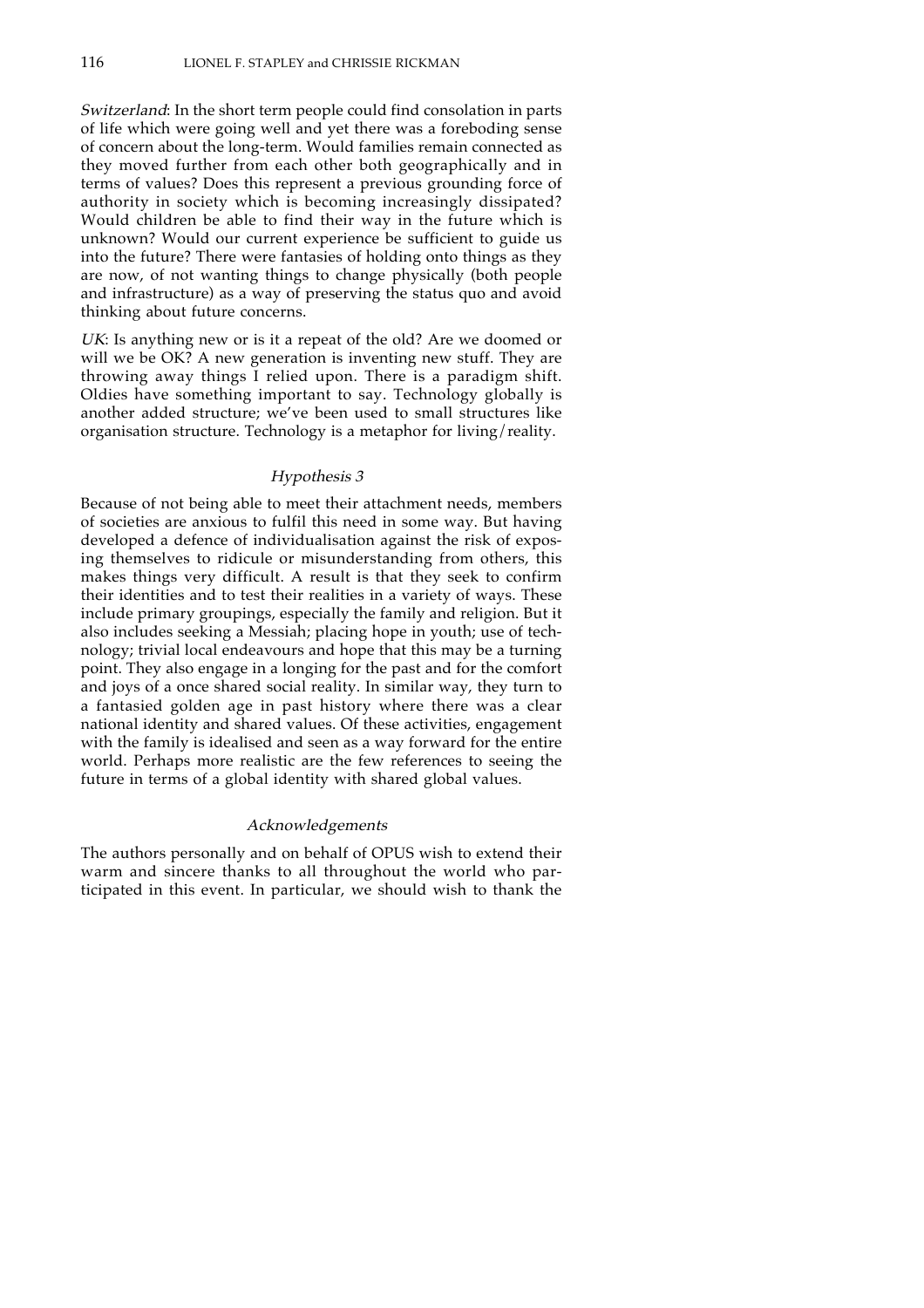following, who were the Conveners and Authors of the National Reports: Australia, Dr Jinette de Gooijer, Simon d'Orsogna and Heidi Vestergaard; Austria, Simon Severino; Belgium, Silvia Prins and Liesbeth Verboomen; Bulgaria, Rumen Petrov; Canada, Sholom Glouberman; Chile, Eduardo Acuna and Matías Sanfuentes; Denmark (1) Bente Sonne and Birthe Johansen, (2) Åse Lading; Estonia, Marianne Tensing; Faroe Islands, Jan Willemoes and Arnold H. Nielsen; Finland, Maija-Leena Setälä, Esko Klemela, Leila Keski-Luopa, and Marianne Tensing; France, Maryse Dubouloy; Germany, Barbara Schneider and Diethelm Sannwald; Hungary, Sandor Takacs and Alina Lang; Ireland, Mary Rafferty; Italy (North) Giovanni Foresti; (South) Marina Galati; (Centre) Anat Hornung Ziff and Franca Fubini: Peru, Lucia Abugattas ; Poland, Iwona Soltysinska; Portugal, Tiago Mendes and Pedro Santos; Serbia, Marina Mojovic; South Africa, Lorna Brown and Frans Cilliers; Spain, Beatriz Benito and Ignacio Garcia; Sweden, Johanna Crafoord and Stina Asell; Switzerland, Heather Cairns-Lee; UK, Lionel Stapley.

# PUBLICATION OF NATIONAL REPORTS

It is appreciated that readers may be interested in having access to the full National Reports. These have been published on the OPUS Web Site at www.opus.org.uk where they can be found under Listening Posts.

#### CONCLUDING REMARKS

As was stated in the introduction, there is continuing evidence that the experience of members of societies throughout the world is that this period is one of formative changes in the structure of the world economy, the shape of societies, and the framework of world governance. This is not only continuing to be confirmed by the evidence of this latest Listening Post research, but also by events occurring at this time throughout the Arab world. There can be little doubt that it is leading to the development of a new way of life and a new culture. The background against which we view the world remains the same: a world where globalisation has destroyed all major elements of culture in societies throughout the world. Members of societies have the experience that their traditional way of doing things that resulted in social cohesion (morality, values, religion, language, and institutions) are now so diverse and meaningless that there is little sense of connectedness, little sense of belonging, and no community or society. The culture, 'the glue that held us together', no longer